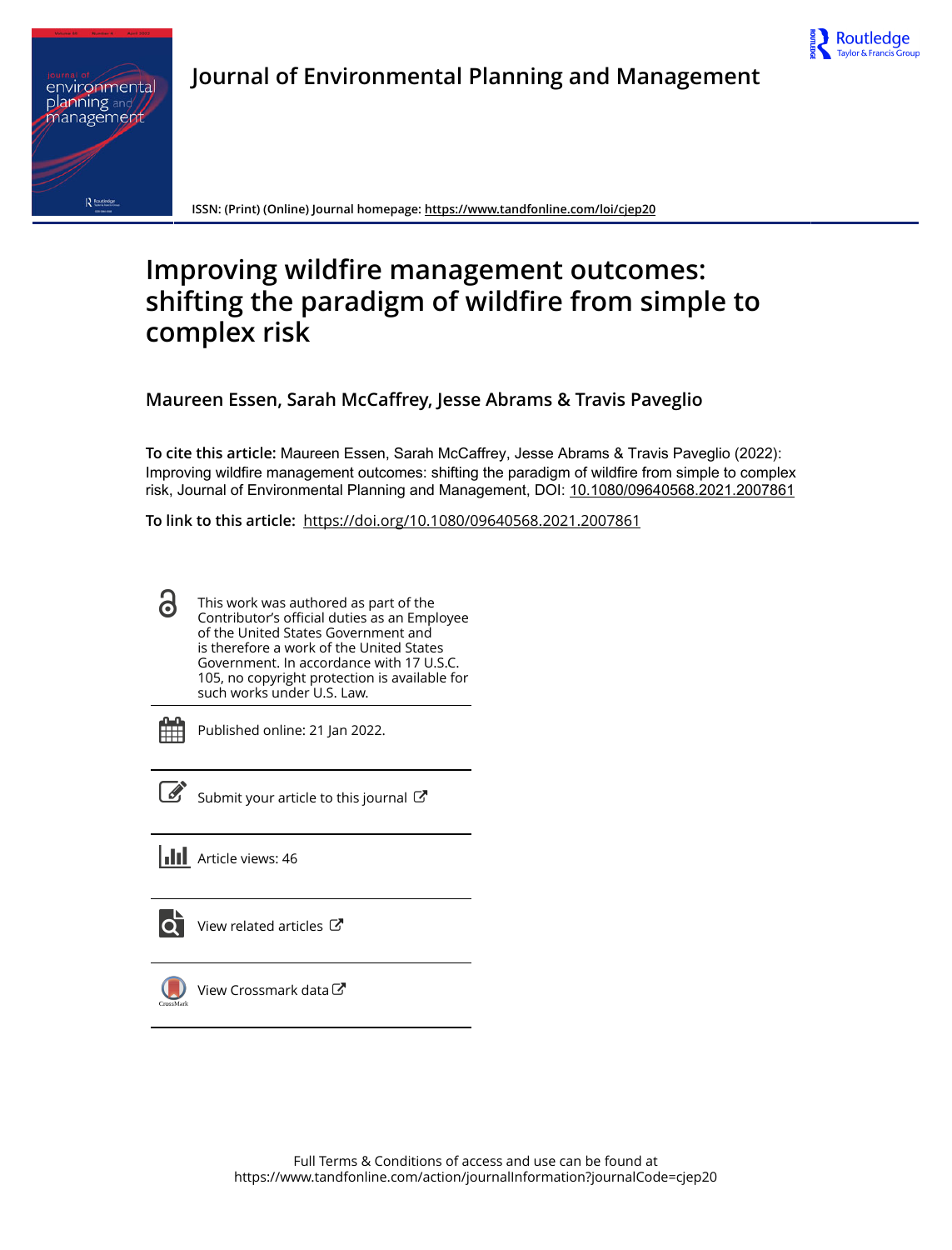**a** OPEN ACCESS **CALC** Check for updates

## <span id="page-1-0"></span>Improving wildfire management outcomes: shifting the paradigm of wildfire from simple to complex risk

Maureen Essen<sup>\*a</sup>, Sarah McCaffrey<sup>b</sup>, Jesse Abrams<sup>c</sup> in and Travis Paveglio<sup>d</sup>

<sup>a</sup>USDA Forest Service, Rocky Mountain Research Station, Missoula, MT, USA; <sup>b</sup>USDA Forest Service, Rocky Mountain Research Station, Fort Collins, CO, USA; <sup>c</sup>Warnell School of Forestry and Natural Resources, Savannah River Ecology Laboratory, University of Georgia, Athens, GA, USA; <sup>d</sup>College of Natural Resources, University of Idaho, Moscow, ID, USA

(Received 7 January 2021; revised 12 November 2021; final version received 15 November 2021)

Numerous wildfire management agencies and institutions rely primarily on simple risk approaches to wildfire that focus on technical risk assessments that do not reflect the complexity of contemporary wildfire risk. This review paper argues that such insufficiently complex conceptualizations of risk, which do not account for the social and ecological diversity of fire-prone areas, are key contributors to the continued wildfire dilemma. We discuss distinctions between approaching wildfire as a simple and a complex risk and illuminate the need for expanded and complimentary ways to further fire adaptation. We then share five principles to guide approaching wildfire as a complex risk to increase adaptation to and coexistence with wildfire. Such efforts are more likely to yield socially relevant and legitimate strategies for building wildfire adapted communities by recognizing and accounting for the complexities of wildfire governance amongst a variety of stakeholders who may operate at various scales using different knowledge systems.

Keywords: wildfire; wildfire risk; governance; complexity

### 1. Introduction

Fire is integral to both social and ecological systems worldwide. Many forest, shrubland, and grassland ecosystems are reliant upon fire, and humans inhabiting these environments have co-evolved with fire over millennia (Stewart [1963;](#page-19-0) Pyne [1996](#page-18-0)). Attempting to manage wildfire and its associated risks is, therefore, nothing new. In pre-colonial North America, Indigenous people used fire as a management tool to shape the landscape for a variety of purposes, including the establishment of transportation routes, promotion of favored plant species, and assistance in hunting (Kimmerer and Lake [2001](#page-17-0); Carroll et al. 2010; Huffman [2013](#page-16-0)). In recent years, the growing challenges associated with many aspects of wildfire, including their impacts on human values (i.e. risk) in the United States (US) and many other fire-prone countries (e.g. Australia, Canada, Spain, Portugal, Greece), have highlighted the need to consider alternative management approaches (International Union of Forest Research

Corresponding author. Email: maureen.essen@usda.gov

This work was authored as part of the Contributor's official duties as an Employee of the United States Government and is therefore a work of the United States Government. In accordance with 17 U.S.C. 105, no copyright protection is available for such works under U.S. Law. This is an Open Access article that has been identified as being free of known restrictions under copyright law, including all related and neighboring rights ([https://creativecommons.org/publicdomain/mark/1.0/\)](https://creativecommons.org/publicdomain/mark/1.0/). You can copy, modify, distribute and perform the work, even for commercial purposes, all without asking permission.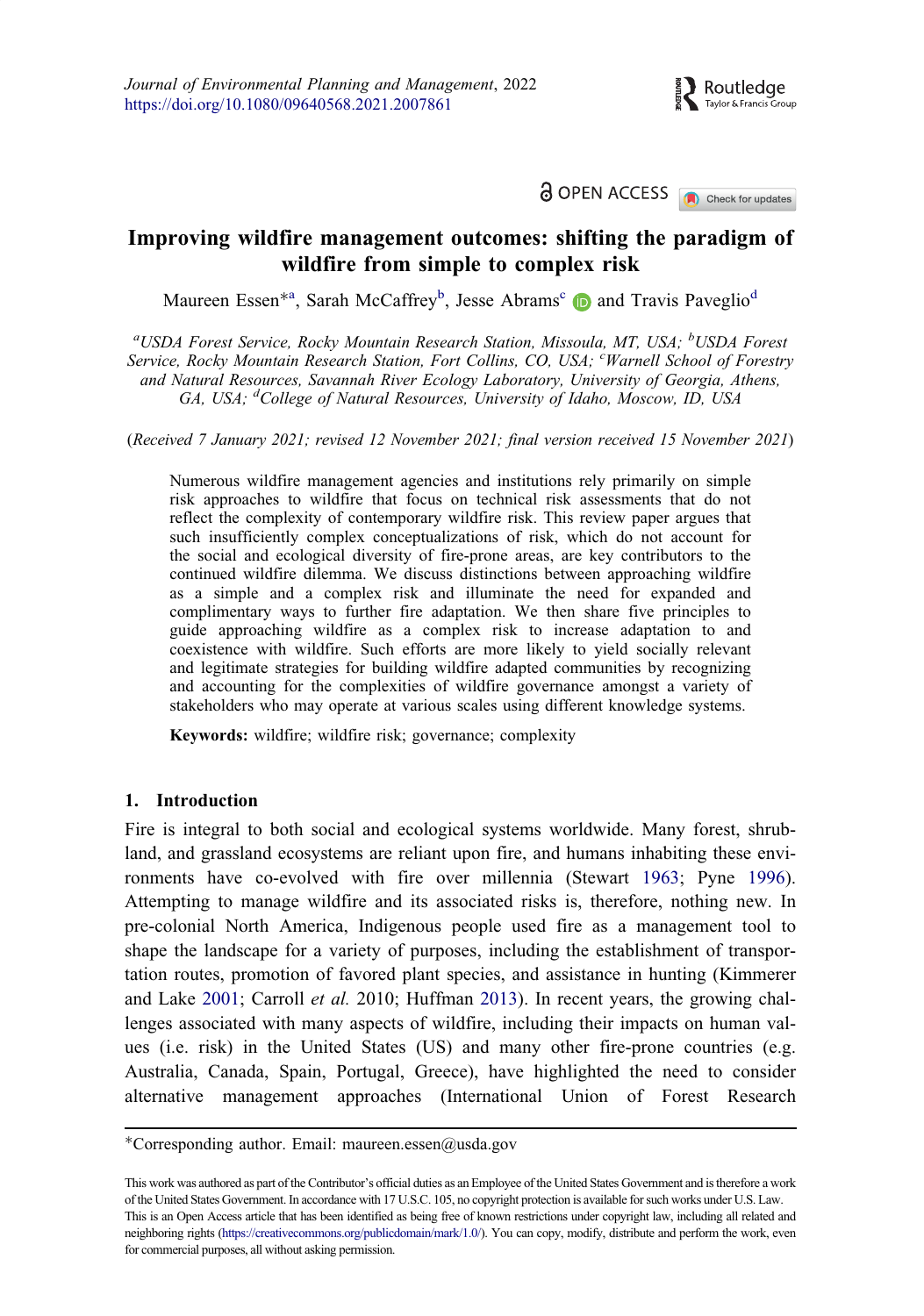<span id="page-2-0"></span>Organizations [2018\)](#page-16-0). However, many scholars have noted that wildfire management remains trapped in outmoded paradigms that perpetuate current dilemmas (e.g. fire suppression leading to increased fuel loads) and impede progress toward more adaptive coexistence with fire (Cheng, Steelman, and Moseley [2011;](#page-15-0) Calkin, Thompson, and Finney [2015;](#page-15-0) North et al. [2015](#page-17-0); Stephens et al. [2016;](#page-19-0) Thompson et al. [2018;](#page-19-0) Schultz, Thompson, and McCaffrey [2019\)](#page-18-0).

We propose that one reason for this inertia is the prevailing tendency to conceptualize—and therefore manage—wildfire as a simple rather than a complex risk. In recent years, scholars have begun to distinguish between simple and complex risk framings and identify how each may require different approaches or imply different outcomes (van Asselt and Renn [2011](#page-19-0); Karlsson, Gilek, and Udovyk [2011;](#page-16-0) O'Neill and Handmer [2012;](#page-17-0) Renn et al. [2020](#page-18-0)). Predominant approaches to risk, including wildfire, often tend to adopt a relatively simple risk assessment approach that focuses on technical questions of probability of event occurrence. Such approaches often give limited consideration to details associated with specific contexts, including diverse drivers, impacts, or distributions of power and authority that will support the holistic action needed to address potential risks. Scholars suggest that focusing on a relatively simple risk conceptualization tends to narrow the range of options for addressing risk and fails to incorporate and account for the diversity of human actors affected by fire, including the varied experiences and concerns that influence collective adaptation. With regard to complex risk, Beck ([2009b\)](#page-14-0) argues that many risks can be most effectively addressed by considering: 1) who defines risk; 2) how risk is defined; 3) whether the risk should be addressed; 4) who should address it; and 5) the best processes and approaches to address it. Overt attention to these five risk considerations is argued to provide a more nuanced understanding of the varying perspectives and values affected by a particular risk and, in so doing, allows consideration of a wider range of possible actions to address it that may be more socially legitimate and relevant to those carrying out wildfire mitigation and adaptation activities.

Although wildfire management in the US has many characteristics of both simple and complex risk conceptualizations (see [Section 3.0](#page-5-0)), a simple risk framing remains the predominant approach. However, such top-down, expert-focused approaches that might work if wildfire risk were, in fact, a simple risk do not align with the complexities of the contemporary wildfire context. They do not account for the diverse ways in which the issue of wildfire and wildfire risk management manifest and evolve in different fire-prone social-ecological systems, and therefore rarely lead to the site-specific strategies most likely to effectively address the specific risk (Paveglio and Edgeley [2020\)](#page-18-0). We argue that more deliberate consideration of wildfire as a complex risk in fire management could lead to improved outcomes by better accounting for the context of individual places, including the diverse views held by individuals, and by supporting adaptation to, and restoration of, fire as a valuable landscape process that is connected to the actions of those implementing wildfire mitigation strategies. The suggestion here is not to discard simple risk approaches, but to consider them as part of a larger approach of treating wildfire as a complex risk—as one set of approaches that must coordinate with many others. Aspects of simple risk remain an important consideration, but only in specific contexts. The following review begins with a discussion of the distinctions between simple and complex risk, followed by an analysis of the respective applications for wildfire policies, practices, and research. We conclude by outlining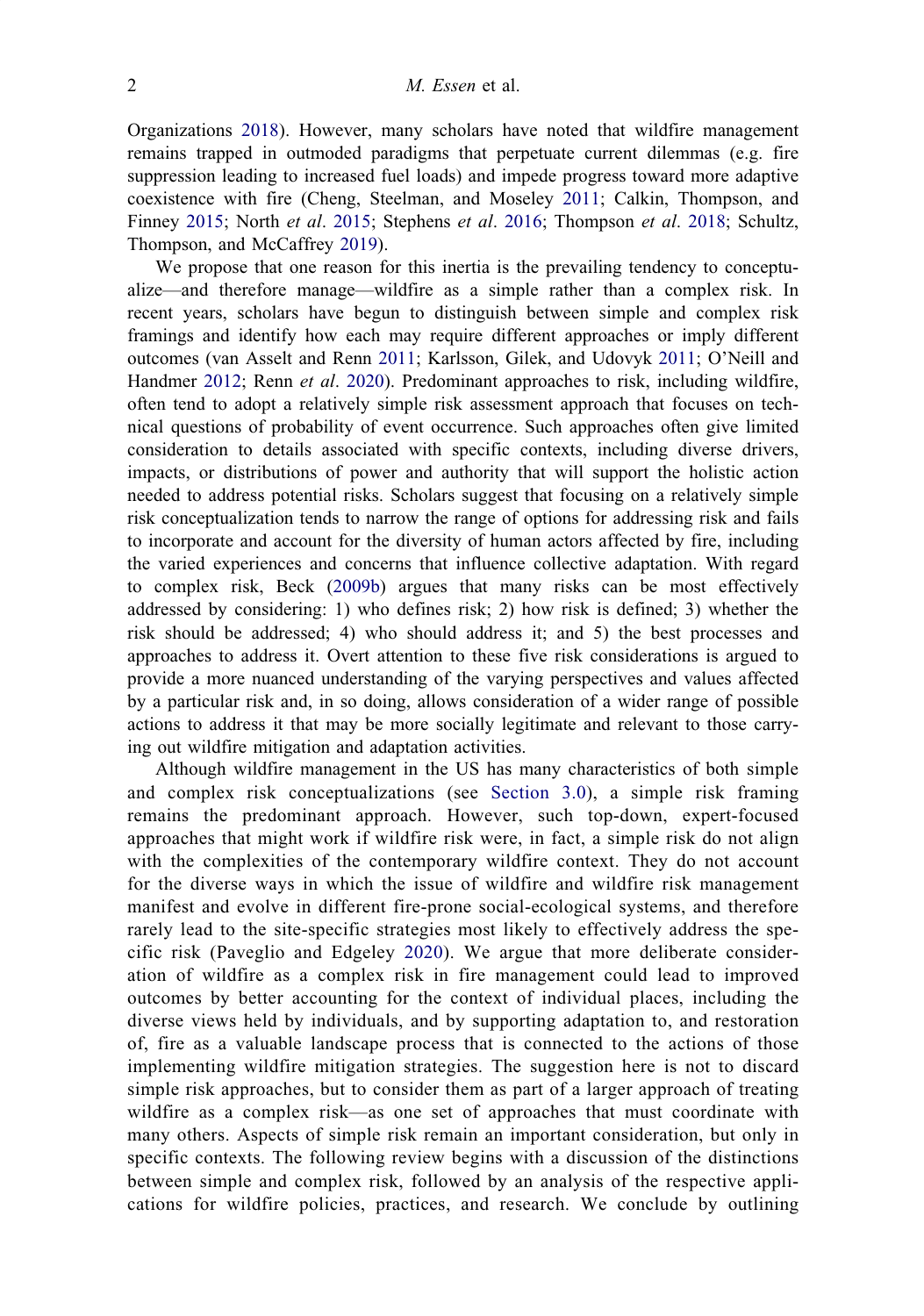<span id="page-3-0"></span>suggestions for how to better treat wildfire as a complex risk to build resilience to wildfire and promote constructive coexistence with fire.

#### 2. Background: Simple and complex risk

The following sections summarize both simple and complex risk conceptualizations, including their respective origins, assumptions, problem framings, and other key characteristics.

#### 2.1. Overview of simple risk

The primary goal of simple risk approaches is to minimize the costs associated with hazards and their management. Simple risk approaches have their roots in actuarial insurance, risk management, and rational choice models. First developed to protect mariners from pirates looting financially valuable cargo, current notions of actuarial insurance are combined with contemporary notions of risk management and focus on calculating the likelihood of financial loss using an engineering-based systems framework (Rasmussen [1997](#page-18-0)). These simple risk approaches are informed by rational choice economic assumptions that entities (e.g. individuals, agencies) tend to 1) make rational decisions to optimize economic return, and 2) actively seek all available information (i.e. perfect information) within the market of choices available to them to make the "optimal choice" (Holdsworth [1917](#page-16-0); Edler de Roover [1945](#page-16-0); Brillinger [2003\)](#page-14-0). Rational choice thinking also underpins the view that risk management is a cooperation problem (Berardo and Scholz [2010;](#page-14-0) McAllister, Taylor, and Harman [2015](#page-17-0); Bodin et al.  $2019$ ), where decisions and actions of *individual* actors (e.g. an individual, a household, an agency) are seen to occur largely independently of one another. From this perspective, the main question is how individual actors minimize their own losses.

Simple risk approaches generally assume that the underlying cause and effects of a risk are clearly understood, agreed upon, and subject to optimal solutions designed by technical experts. This belief favors either (1) technocratic governance models that apply technical and scientific knowledge directly to decisions without stakeholder or end-user input, or (2) decisionistic governance models that also begin with purely technical and scientific assessments but are then supplemented with social and/or stake-holder input before informing decisions (Millstone et al. [2004](#page-17-0); Renn [2008](#page-18-0); Renn, Klinke, and van Asselt [2011](#page-18-0); Brown and Osborne [2013](#page-14-0)). The role of experts in both models is to define, evaluate, and identify solutions to risks and then deliver associated results to decision-makers and others to build top-down mechanisms to institutionalize means of controllability, certainty, and security (Renn, Klinke, and van Asselt [2011](#page-18-0)). This view reflects an emphasis on eliminating complexity in the pursuit of universal solutions that can be administered from a central authority (Scott [1998\)](#page-18-0), reflecting a notion of an apparently value-free science that provides singular "answers" that rational individuals are expected to "adopt" (Cash, Borck, and Patt [2006](#page-15-0); Fernandez [2016\)](#page-16-0). When it comes to building solutions and making decisions to address wildfire risk, both of these governance models underscore the "guardianship model" (Goldstein [2008\)](#page-16-0) where government maintains authority and legitimacy, for instance, to protect homes during a wildfire incident, but steers clear of directly addressing issues of private property rights. This model has been critiqued as representing an undemocratic "monopoly of interpretation" (Beck [1992](#page-14-0), 192) in defining risk and effecting risk policy decisions, as it includes the power and authority to make judgements about the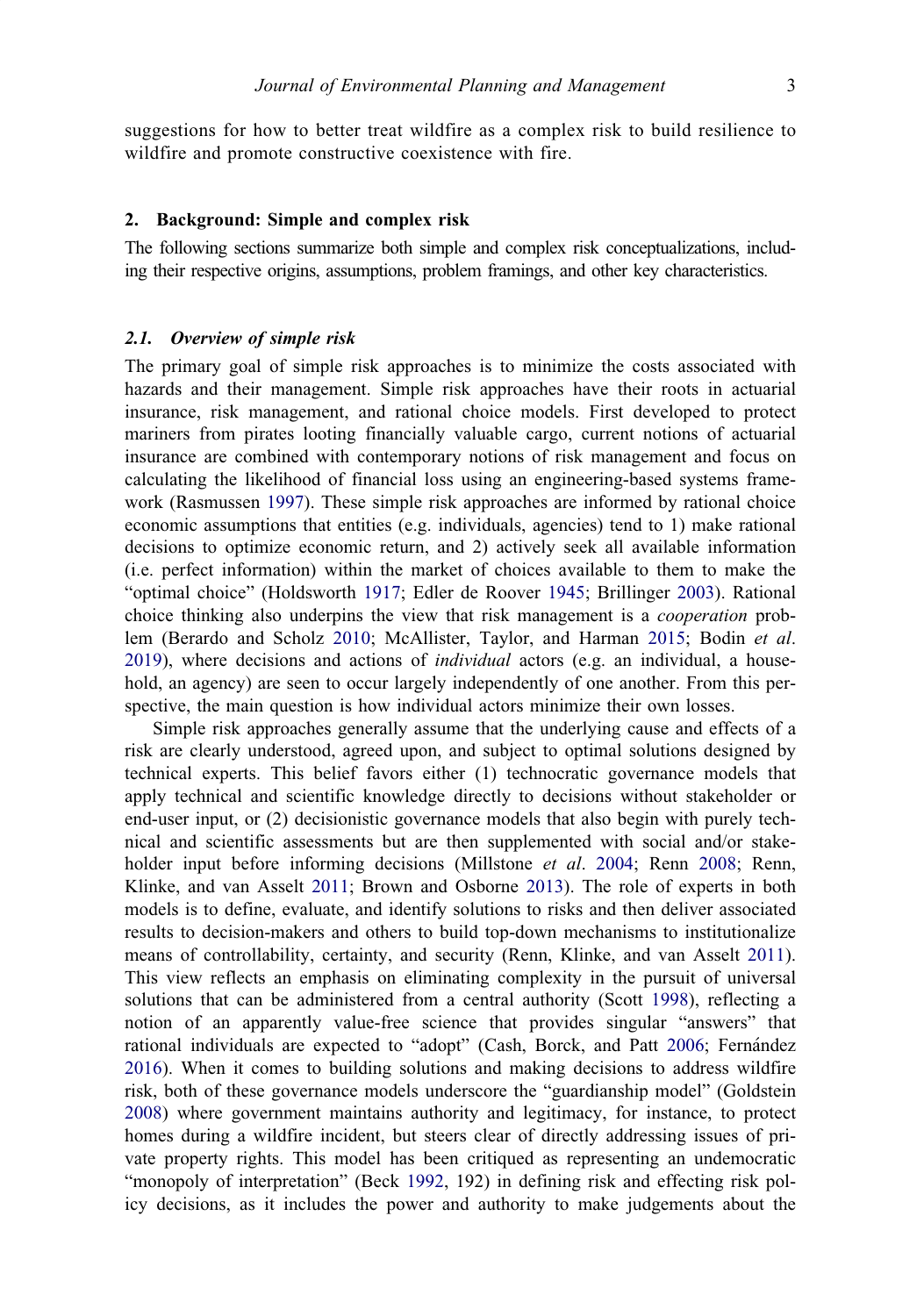|                              | Simple risk                                       | Complex risk                                                  |
|------------------------------|---------------------------------------------------|---------------------------------------------------------------|
| Goal                         | Minimize risk                                     | Adapt to risk                                                 |
| Origins                      | Actuarial insurance,<br>risk management           | Wicked problems, risk<br>governance, second<br>modernity risk |
| Model                        | Rational choice                                   | Collective action                                             |
| Problem framing              | Individual entities<br>(cooperation problem)      | Interdependent entities<br>(coordination problem)             |
| Information flow             | Unidirectional<br>knowledge transfer              | Multidirectional<br>social learning                           |
| Decision-making model        | Decisionistic, technocratic<br>guardianship model | Inclusive governance                                          |
| Knowledge valued/prioritized | Technocratic monopoly of<br>interpretation        | Knowledge pluralism                                           |
| Generalizability             | Acontextual/universal                             | Contextual                                                    |

<span id="page-4-0"></span>Table 1. Key characteristics of simple and complex risk.

relative importance of addressing risk and determining viable solutions and the resources available for minimizing related losses (Beck [1992;](#page-14-0) Renn [2008;](#page-18-0) see Table 1).

#### 2.2. Overview of complex risk

Concepts of complex risk stem from scholarship on wicked problems, risk governance, and Second Modernity Risk (described below) (Rittel and Webber [1973;](#page-18-0) Beck and Lau [2005;](#page-14-0) Renn [2008;](#page-18-0) van Asselt and Renn [2011\)](#page-19-0). The complex risk framework accounts for and expands on simple risk ideas and approaches by explicitly considering the multiplicity of contexts, knowledges, and definitions regarding a particular hazard. The primary goal of complex risk approaches is not to minimize or eliminate immediate risk (as in simple risk approaches), but to adapt to the risk over time (Folke et al. [2005](#page-16-0); van Asselt and Renn [2011\)](#page-19-0). This approach is informed in part by a wealth of natural hazards research demonstrating that attempts to eliminate a hazard are rarely successful but instead lead to larger-scale, often more catastrophic, disturbances; wildfire suppression is a good example of this phenomenon (Arno and Brown [1991](#page-14-0); McCaffrey et al. [2020](#page-17-0)). In this context, effectively adapting to a complex risk will involve a broad array of efforts that rely not only on technical inputs but also on individual and institutional changes through social learning and institutional adaptation. Using a diverse set of approaches to adaptation more readily accounts for the regularly changing circumstances of risk related to social (e.g. policies, agencies) and ecological conditions.

Rittel and Webber [\(1973](#page-18-0)) argued that societal problems addressed by planners are qualitatively different from the linear problems addressed by engineers, which could be adequately resolved with equations guided by principles of efficiency. In contrast, planners are often faced with addressing what are conceptualized as wicked problems: problems that are ill-defined, influenced by subjective political pressures or decisions, and that require iterative evaluation (Head [2008;](#page-16-0) Head and Alford [2015](#page-16-0); Innes and Booher [2016\)](#page-16-0). Working within these complex arenas requires addressing situations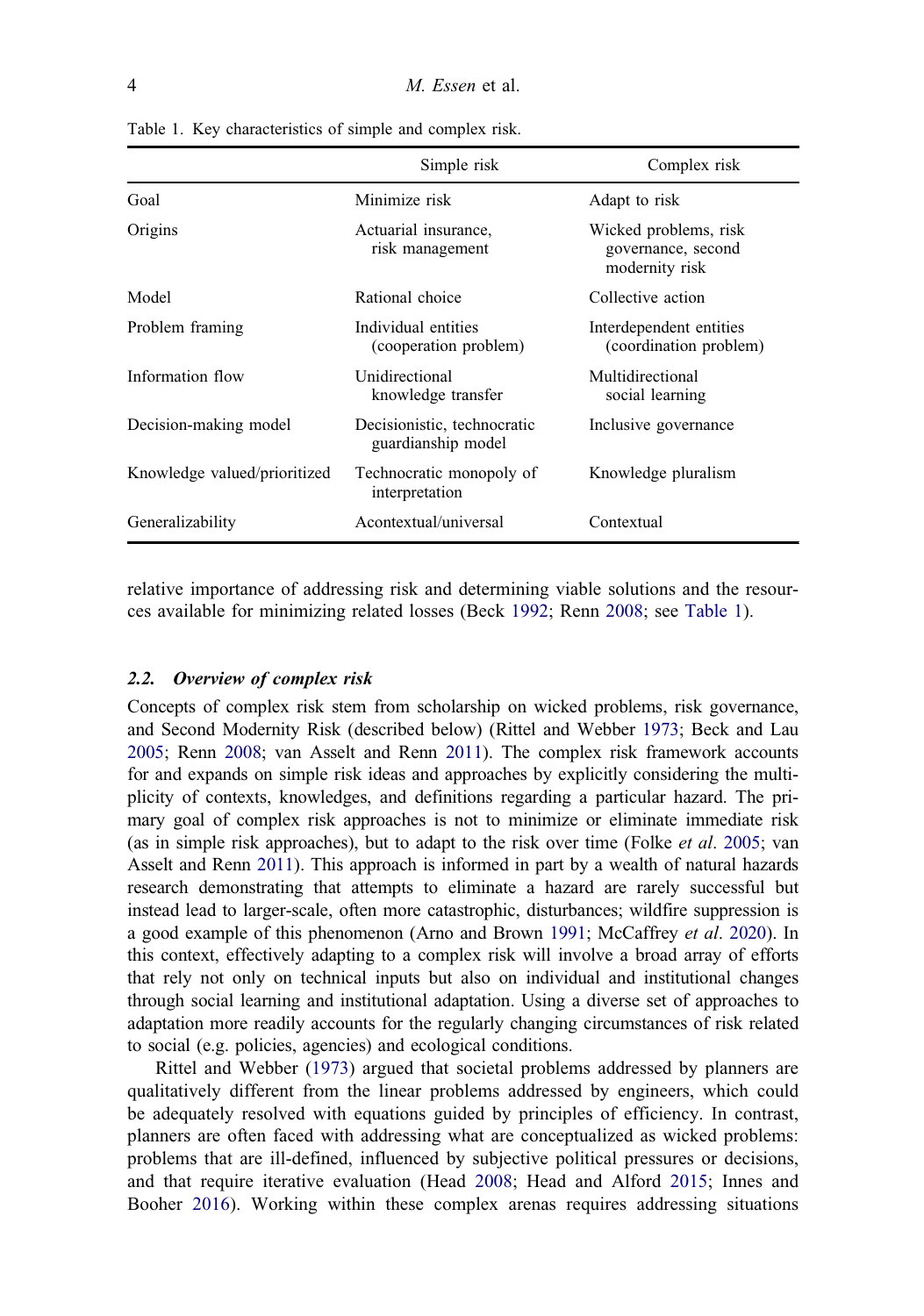<span id="page-5-0"></span>rich with uncertainty, ambiguity, and interactive effects. This contrasts with the clearly understood and agreed upon definitions, and technically optimized solutions associated with simple risk. Key questions in complex risk focus on how risk is defined, how decisions about risk are made, who makes them, and who is affected by them (Renn [2008;](#page-18-0) van Asselt and Renn [2011\)](#page-19-0). It specifically seeks to address inclusivity, differential distribution of risk, equity, justice, multidirectional social and organizational learning, and the need for collective action and innovation (van Asslet and Renn, Klinke, and van Asselt [2011;](#page-18-0) Klinke and Renn [2012\)](#page-17-0). Thus, rather than minimizing costs, the goal of complex risk management is not only to adapt to the risk over time, but also to make risk governable and to make approaches to addressing risk socially legitimate (Lidskog, Uggla, and Soneryd [2011](#page-17-0)).

Augmenting discussions about wicked problems and complex risk, especially in a hazard context, is Beck's [\(2009a\)](#page-14-0) notion of Second Modernity Risk. Beck and Lau ([2005\)](#page-14-0) recognize that contemporary society is characterized by a blurring of the lines that traditionally distinguished categories such as public/private and nature/society. Complex risk builds upon these ideas by emphasizing that single actors, such as government agencies or individuals acting alone or at a single scale, are often unable to sufficiently address contemporary risks. Instead, responsibility and authority for how society anticipates and prepares for different catastrophes are increasingly ambiguous and seen as a coordination problem, where desirable outcomes are based on decisions and actions of a suite of interdependent public and private entities. In this context, decisions must be socially negotiated among governing networks where power and authority are distributed across these individual and institutional actors.

In sum, complex risk shifts away from the simple risk focus on controllability, predictability, certainty, and security – hallmarks of risk management using actuarial approaches. While the complex risk framework can include these notions, it broadens the focus to underscore the emergent nature of systems (i.e. the regularly changing and hard to predict circumstances of risk related to social and ecological conditions) and adopts inclusive approaches to crafting problem definitions and the solutions that flow from these definitions (van Asslet and Renn, Klinke, and van Asselt [2011](#page-18-0)). Such processes are designed to allow decision making that values knowledge pluralism among actors, each of whom may contribute different knowledge whether technical, experiential, cultural, or some mix (i.e. hybrid knowledge). The fact that definitions and management of risk are not separable from social, political, and historic context, also highlights why there are few successful, universal strategies or solutions to addressing risk (Renn [2008](#page-18-0)).

Adopting a complex risk perspective also presents substantial challenges that are important to recognize. Committing to inclusive risk governance may take more time than top-down approaches and may therefore be more costly in the short term. This may be a noteworthy barrier in an era of limited budgets. There is also a danger of fragmenting the process among too many actors or the process becoming dominated by select interests (Steelman [2016;](#page-18-0) Bixler et al. [2016\)](#page-14-0). Furthermore, decentering traditional government actors from the task of risk definition may complicate traditional modes of democratic accountability (Renn, Klinke, and van Asselt [2011](#page-18-0); for a more detailed discussion of accountability, see Christensen and Butler [2019\)](#page-15-0).

#### 3. Wildfire: Simple and complex risk

The following discussion considers several aspects of how existing policy, practice, and research surrounding wildfire currently fit within simple and complex risk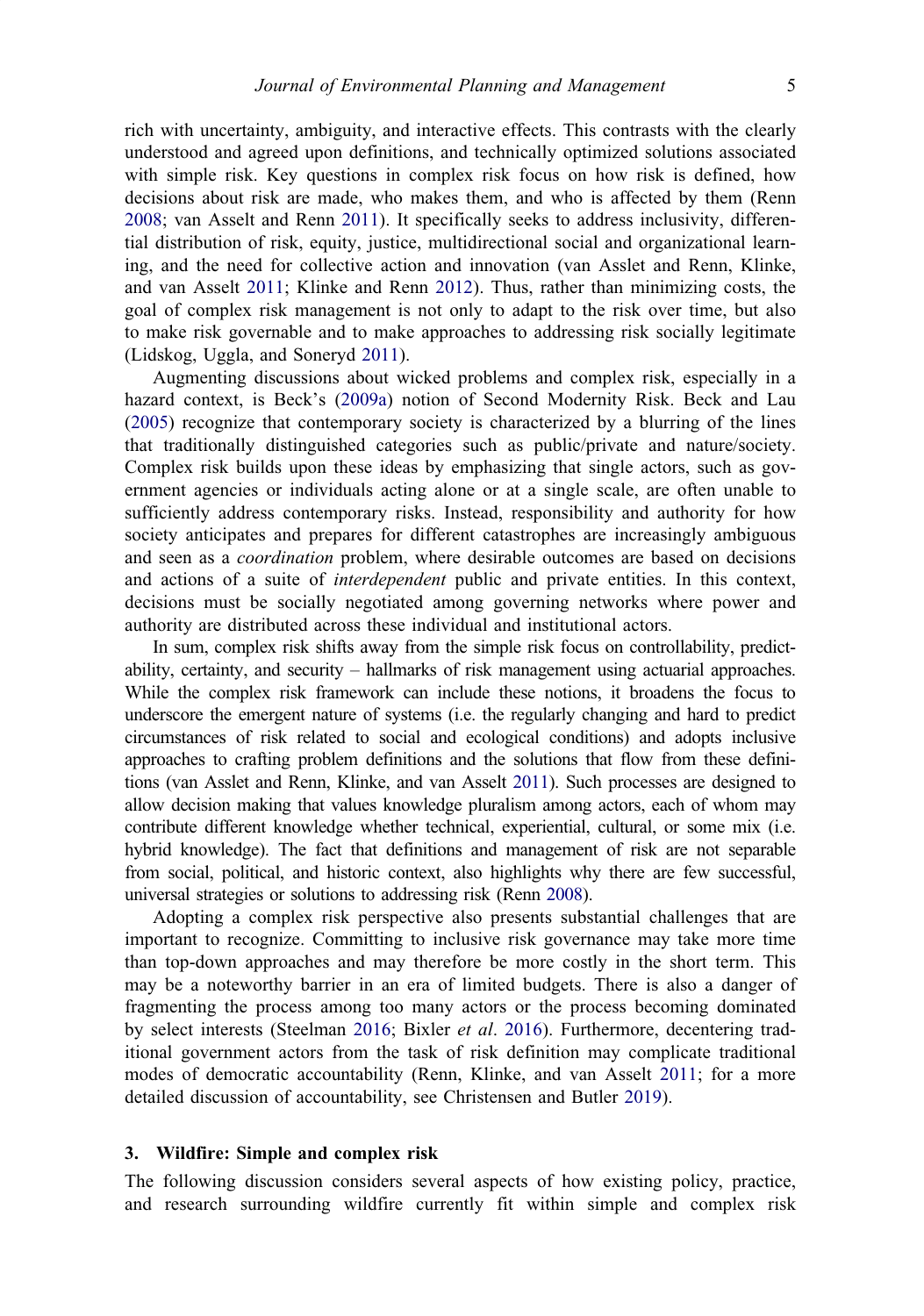<span id="page-6-0"></span>conceptualizations and their potential implications. While most of the examples below are taken from the US, we believe the insights can be applied to many fire management contexts around the globe.

#### 3.1. Wildfire as a simple risk

Much of the current approach to wildland fire management reflects a simple risk paradigm focused on identifying hazards and calculating fire risk and deploying resources to efficiently protect values at risk that have been determined by a select group of technical experts. In the US, although federal resource managers recognize the need to fundamentally shift wildfire management strategies and have some flexibility with regards to fire tactics, full suppression remains the default response. Likewise, larger fires are generally managed under centralized emergency response protocols (Cheng, Steelman, and Moseley [2011](#page-15-0); Calkin, Thompson, and Finney [2015;](#page-15-0) North et al. [2015;](#page-17-0) Stephens et al. 2016; Thompson et al. [2018](#page-19-0); Schultz, Thompson, and McCaffrey [2019](#page-18-0)). For example, although the USFS has a stated goal to use a flexible approach to managing wildfire incidents (including using naturally ignited fires for resource benefits) (Hoover and Bracmort [2015;](#page-16-0) Thompson et al. [2018](#page-19-0)), the agency reported that the size of its budget associated with activities to increase resilience has decreased rather than increased due to the costs of fighting wildfires (USDA [2015\)](#page-19-0). Similarly, while the content of the National Cohesive Wildland Fire Management Strategy (CS) incorporates some aspects of a complex risk framing, particularly its emphasis on initiating discussions across stakeholders, implementation often continues to follow a simple risk approach. For instance, the National Science Analysis (NSA), developed to inform the CS, primarily used technocratic, quantitative scientific approaches to define risk and make judgements about the relative importance of addressing risk and possible solutions to minimize losses. This approach—where technical experts define, evaluate, and identify solutions to risks and then deliver results to decision makers and other stakeholders—is a clear example of a simple risk approach. Hallmarks of a simple risk approach are also evident in institutional incentive structures and performance metrics used to analyze the "success" of wildfire response by focusing on short-term outcomes such as minimizing immediate risk associated with acres burned or home losses via successful suppression rather than possible long-term benefits of fire reintroduction such as increased ecological health (Donovan and Brown [2005;](#page-16-0) Schultz, Thompson, and McCaffrey [2019](#page-18-0)).

Research influencing wildfire risk management also often defaults to a simple risk approach, defining risk explicitly in terms of the relationship between specific quantifiable variables associated with probability and consequences (e.g. benefits and losses) to values at risk based on expected net value change (Thompson et al. [2016\)](#page-19-0). Some definitions focus on wildfire risk as including a stable and predictable relationship between wildfire probability and effects (Finney [2005\)](#page-16-0) or burn probabilities and num-ber of structures (Massada et al. [2009\)](#page-17-0). Wildfire is sometimes depicted as a "risk triangle" where each segment of the triangle represents a calculable variable. Most specify these variables as wildfire likelihood, intensity, and effects (Ager, Finney, and McMahan [2006;](#page-14-0) Calkin et al. [2010;](#page-15-0) Thompson et al. [2011](#page-19-0); Miller and Ager [2013\)](#page-17-0), while others focus on wildfire likelihood, intensity, and susceptibility (Scott, Matthew, and Thompson [2013\)](#page-18-0). Although there are some exceptions (see, e.g. Bonazountas et al. [2005](#page-14-0)), a consistent thread throughout these definitions is the use of an actuarial approach to addressing risk – computational probability models of benefits and losses.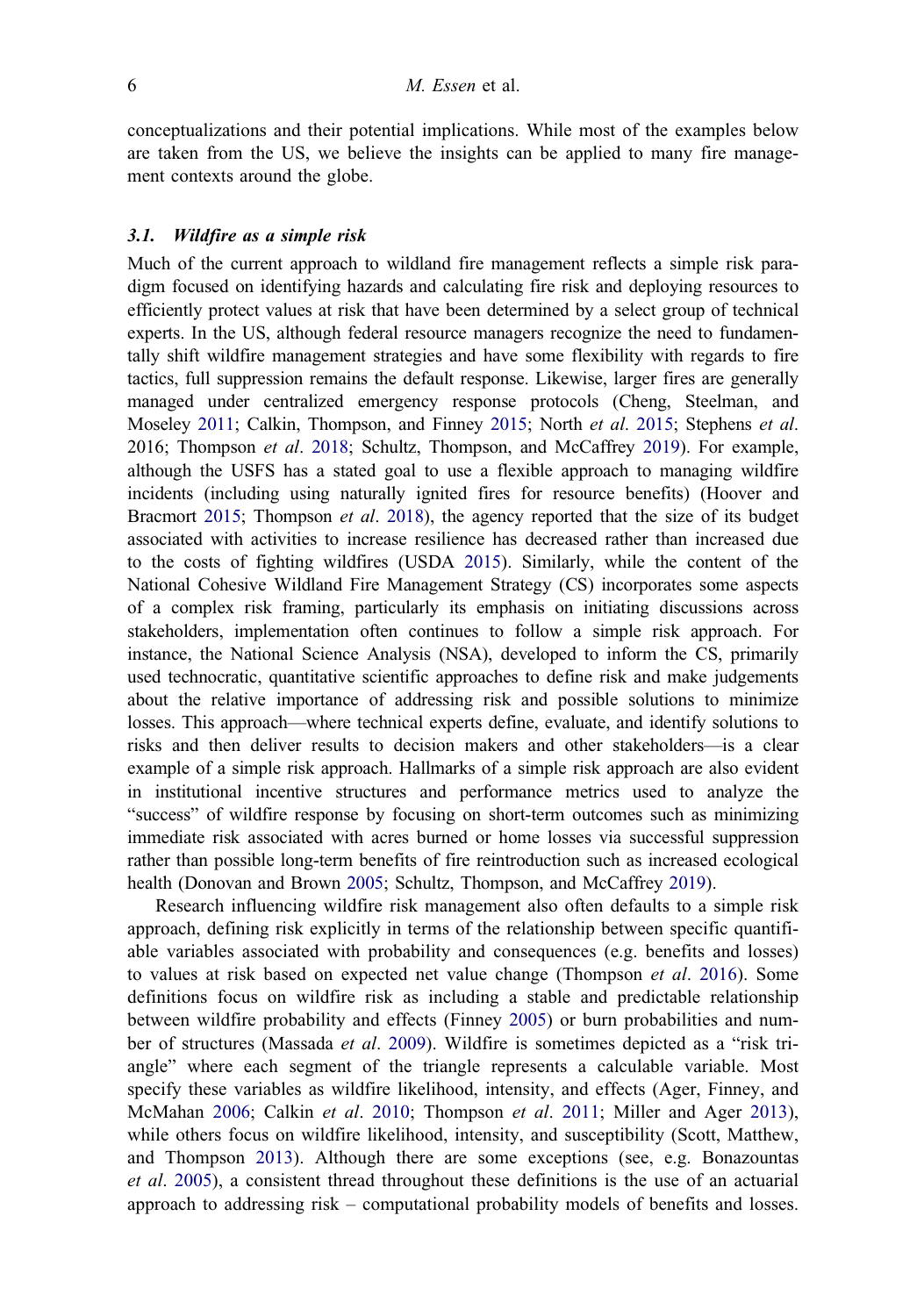<span id="page-7-0"></span>Overall, these papers communicate the need to identify and adopt a single common definition or framework for wildfire risk to be applied to all subsequent wildfire research and management that will directly inform policy and practice (Bachmann and

Allgöwer [2001;](#page-14-0) Finney [2005;](#page-16-0) Hardy [2005](#page-17-0); O'Laughlin 2005; Thompson et al. [2011](#page-19-0); Thompson et al. [2016\)](#page-19-0). While such models are an important tool for informing specific management choices, they are often calculated at large and expansive scales or extents (e.g. Western US, entire US). Accordingly, they may miss meaningful differences in local social context and are not often re-calculated when applied to functional or actionable planning units outside the initial management scale they were designed for. They also tend to constrain discussion around the variables that are included in the model and limit consideration of alternative risk definitions, priorities, or preferences that may be held by different stakeholders (e.g. residents, recreationists, environmental groups, local officials, politicians).

Technical approaches to wildfire as a simple risk are also reflected in several contemporary wildfire policy initiatives. For instance, the US national risk map (Scott et al. [2020](#page-18-0)) mandated by the 2018 Omnibus spending bill (H.R. 1625, Section 210) required completion of a nationwide wildfire severity map that can 1) inform communities about the probability of wildfire occurring within or near their borders and the magnitude of impact such an occurrence may have on values at risk (primarily homes), 2) aid in prioritizing wildfire fuel treatments, and 3) inform wildfire suppression operations. One apparent assumption underpinning the resourcing and completion of this map is that the expert calculation and dissemination of standardized risk metrics based on probabilities and quantitative optimizations is the primary information communities need to decide to mitigate fire risk around homes. Such a one-way flow or dissemination of scientific outputs aligns with the information deficit model (Cash, Borck, and Patt [2006](#page-15-0); Fernandez [2016](#page-16-0)) most often associated with simple risk and is also an example of top-down definitions of both the problem (i.e. communities do not have the right information about their risk and that the only risk communities care about is homes) and the preferred way to address it (i.e. a quantitative spatial assessment of risk). The metrics considered by this model emphasize loss prevention (e.g. reduction in acres burned, suppression expenditures, reduced home losses) as a means of standardizing risk measurement nationwide. Although the resulting information may indeed be valuable to many stakeholders, the generalized spirit behind this approach does not take into account different notions of risk and associated priorities of distinct communities of place or practice. Ultimately, this monopoly of interpretation may fail to resonate with priorities and risk perceptions across the diversity of communities affected by fire.

Finally, the command-and-control structure and approach to responding to wildfires when they do occur also reflects a simple risk approach. The hierarchical, top-down nature of wildfire management in the US is perhaps nowhere more apparent than in the institutions that guide fire response. Both the Incident Command System (ICS) and the National Incident Management System (NIMS) are examples of command-and-control governance structures that feature judgments made by trained experts via a "chain of command" designed to increase efficiency. While such a centralized approach may indeed be appropriate and highly effective during immediate emergency responses when lives are at risk, it can break down in complex incidents (e.g. large scale or high severity such as Hurricane Katrina) and scholars have suggested that in those conditions problemsolving, decentralized approaches can provide more effective disaster response as they are better able to quickly adapt to changing conditions and needs (Tierney [2009](#page-19-0)).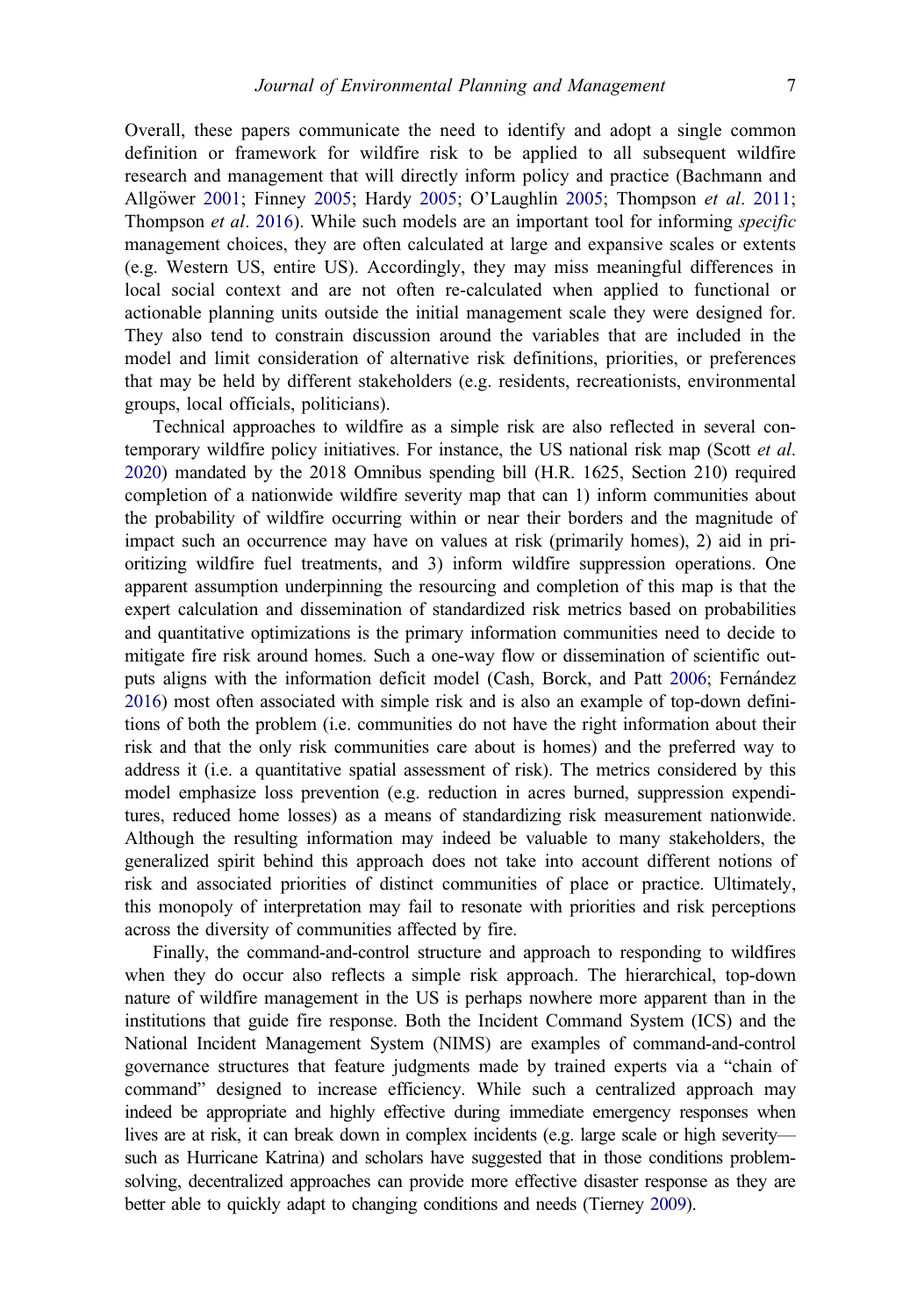#### <span id="page-8-0"></span>3.2. Wildfire as a complex risk

While elements of a simple risk approach to wildfire have persisted in the US, there has been increasing recognition that current wildfire management is a wicked problem (Carroll et al. [2007;](#page-15-0) Chapin et al. [2008](#page-15-0)) that may necessitate increased focus on a complex risk approach. Challenging wildfire seasons in the 1960s led to wildfire beginning to be treated as a complex risk as recognition grew of both the technological limits to strict fire suppression and the beneficial ecological role fire played in many ecosystems (Pyne [2015](#page-18-0)). Laws, such as the 1964 Wilderness Act which US agencies (largely) interpreted as barring suppression activities in federally designated Wilderness areas, and the Multiple-Use Sustained-Yield Act of 1960 which created a more diverse suite of values to consider than just timber (e.g. recreation, wildlife, range, and watersheds), created incentives for allowing fire on the landscape and for taking into greater account the needs and perspectives of diverse stakeholders in wildfire-related decisions and activities (Coggins [1981\)](#page-15-0).

Several recent policies, practices, and initiatives also include approaches that align with complex risk frameworks. These policies demonstrate complex risk approaches in their efforts to enable more collaborative methods to addressing risk across federal and private lands. The Fire Adapted Communities Network (FAC Net), funded by federal agencies, is a network of local professionals, residents, and other stakeholders who share knowledge about ways to more effectively live with fire and adapt them to different circumstances. The Indigenous Peoples Burning Network (IPBN) is an intertribal organization that partners with federal and state institutions to re-establish cultural burning in indigenous communities by sharing traditional ecological knowledge and protecting indigenous rights (Robbins, McConnell, and Stauffer [2016\)](#page-18-0). Both FAC Net and IPBN are examples of a governing model that accounts for shared power and responsibility for wildfire risk across actors and is informed by local contexts and diverse knowledges. Likewise, Rangeland Fire Protection Associations (RFPA), dynamic partnerships between local ranchers and land management agencies, provide an example of a specialized coordination mechanism and policy innovation that facilitates the ability to integrate the experiential knowledge, expertise, and resources of local actors into the ICS and NIMS systems—potentially leading to an increased use of local knowledge and greater overall adaptation (Abrams, Davis, and Wollstein [2017](#page-14-0)). Thus, RFPAs exemplify how a complex risk perspective can modify what was a linear, simple risk "solution" by building upon site-specific knowledges and resources (McCormick and Wuerzer [2016;](#page-17-0) Stasiewicz and Paveglio [2017](#page-18-0)). Finally, although each program has slightly different management goals and operating approaches, the Collaborative Forest Landscape Restoration Program, The Joint Chief's Landscape Restoration Partnership, and the Tribal Forest Protection Act all share a contextual, place-based approach (Lucero and Tamez [2017;](#page-17-0) Butler and Schultz [2019](#page-15-0); Cyphers and Schultz [2019\)](#page-16-0). In some cases, national forest managers have taken initial steps toward co-management of fire-prone landscapes with native communities incorporating traditional ecological knowledge (Long and Lake [2018\)](#page-17-0). These efforts all provide evidence of policies and programs that use a networked and decentralized approach to defining priorities, identifying strategies, and implementing activities in line with the interests and ecologies specific to social-ecological landscapes.

While these last examples provide a sense of how wildfire risk in the US can be treated as a complex risk, other elements indicate that more work may be needed to advance a complex risk paradigm. First, the continued focus on immediate wildfire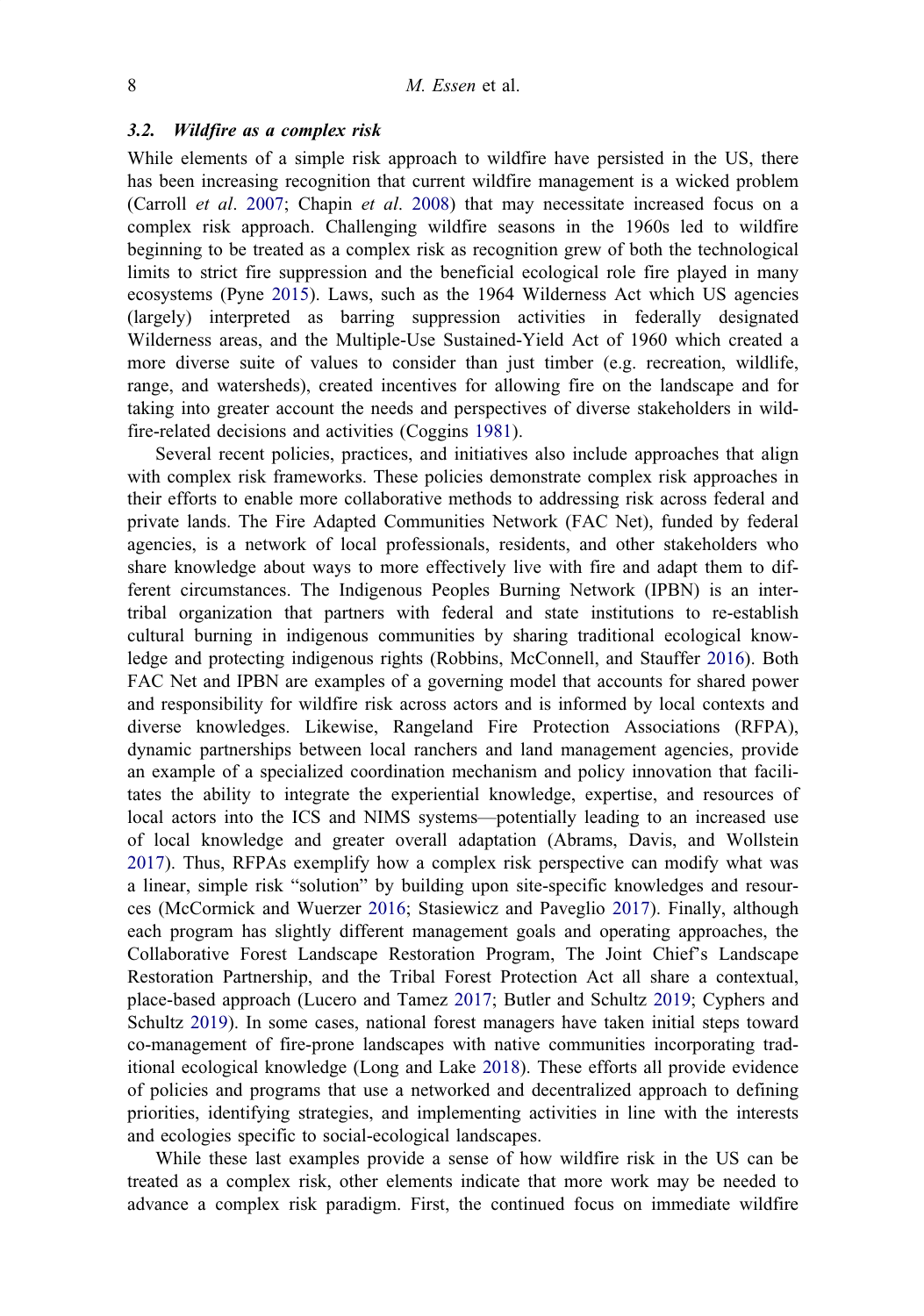<span id="page-9-0"></span>suppression, including the size and importance of the wildfire suppression budget, reflects the more reactive model of simple risk that focuses on building a workforce, budgets, equipment, and perspectives that largely react to the potential of immediate wildfire losses, effectively perpetuating and justifying a simple risk approach in lieu of innovating complex risk approaches. Second, the focus on quantitative wildfire risk maps, especially those for large spatial extents, rely on a technocratic monopoly of interpretation that can impede democratic interaction and artificially limit the decision space to identify and innovate strategies that address wildfire risk that account for the social and ecological diversity of a specific fire-prone area. While technocratic approaches for mitigating risk are an essential part of addressing fire risk, investments in these approaches alone are unlikely to yield desired outcomes, such as decreased suppression costs or decreased losses, and may in effect serve to perpetuate the status quo and constrain opportunities for change (Goldstein and Butler [2011](#page-16-0); Abrams et al. [2021\)](#page-14-0).

We recognize that there are other explanations for the continued persistence of a simple risk framework for wildfire. For instance, scholars have identified how some large and established institutions (e.g. USFS, Bureau of Land Management), despite sometimes being imperfect, are "sticky" (Young [2010](#page-19-0), 379) and remain unchanged for long periods. Despite this, these institutions can shift to other, more effective forms comparatively quickly once reaching a tipping point. Schultz et al. ([2021\)](#page-18-0), for example, contend that managing disturbance in the face of declining capacity is now the principal driver of US federal forest policy and governance innovations. We contend that paradigms informing wildfire management may be similarly sticky and raise the question of whether such a tipping point has been reached where the paradigm may be ripe for a shift (Calkin, Thompson, and Finney [2015](#page-15-0); Cosens et al. [2021\)](#page-15-0). We offer complex risk as such a paradigmatic shift to consider.

#### 4. Diversifying to complex risk

Throughout much of the twentieth century, wildfire in the US was treated by federal and state entities as a detrimental process that needed to be met with a singular response: full suppression. Such an approach informed by simple risk precepts has over time clearly been shown to be an inadequate means of considering and accounting for the vast social and ecological diversity found in fire-prone areas, and the consequent diversity of social-ecological interactions with fire.

Although centralized, simple risk approaches are an often necessary part of addressing wildfire risk, greater emphasis on wildfire as a complex risk brings attention to the reality that decisions and outcomes at various temporal points, including mitigation, preparedness, response, and recovery, are linked to place-based networks, processes, activities, decisions, and outcomes of other temporal points. What follows are five principles to reflect lessons from the literature synthesized in this manuscript. These principles could help guide increased treatment of wildfire risk as a complex risk and begin to transform wildfire governance: 1) embrace knowledge plurality and purposefully integrate perspectives other than technical expertise; 2) use inclusive, accountable, and transparent engagement strategies that incorporate collaborative learning processes; 3) include underrepresented groups in wildfire risk governing networks; 4) account for potential uneven distributions of risk and resources to address risk; and 5) re-focus or re-balance investments across spatial, institutional, and temporal scales.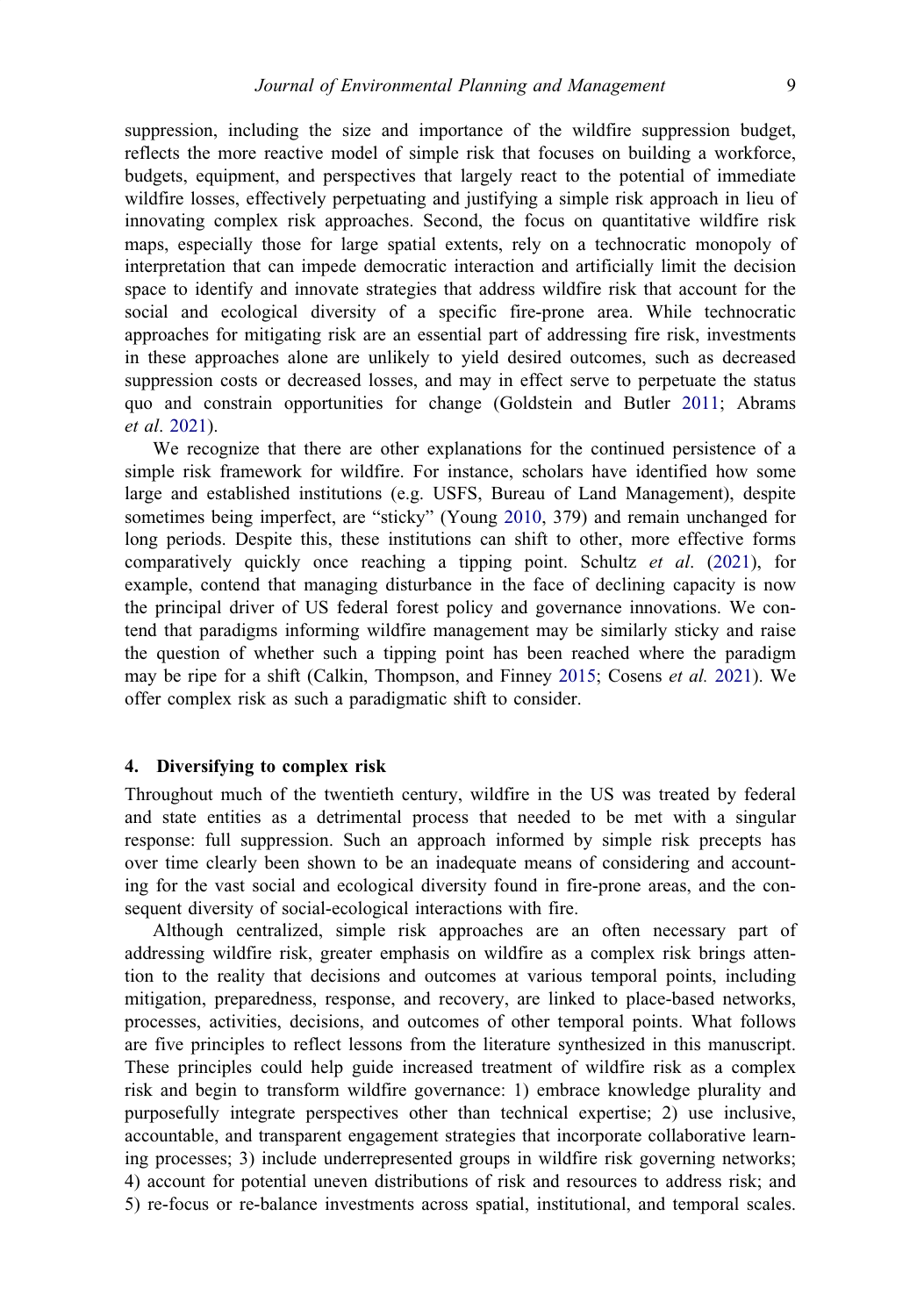<span id="page-10-0"></span>Although principles one and three are similar, given the complex risk emphasis on equity and justice, we believe it is important to give specific space and attention to including underrepresented groups. Together, the principles can help to structure strategic actions that advance shared, collective adaptation to wildfire risk that is inclusive of diverse individuals, institutions, and the specific contexts they help create.

- 1. A key step for addressing wildfire risk management as a complex risk is to *embrace* knowledge plurality and seek expertise beyond the technical. Including other types of expertise (and thus complexity) can increase the local relevance and legitimacy of the output which can be critical to local implementation. Questions about what and who defines risk for a locale also are often overlooked by assessments where local stakeholders' definition of risk and key values of concern are absent. In some rural areas, for instance, instead of being concerned with structures, residents may be more concerned about the loss of fencing, grass, or forests that are critical to their culture or livelihood, yet many risk management approaches focus solely on structure loss (Kent et al. [2003](#page-17-0); Paveglio et al. [2015\)](#page-18-0). To avoid giving primacy to any one form of knowledge and foster a shared understanding of wildfire risk, complex risk approaches take into account the range of different knowledges of public, tribal, and private affiliated actors, practitioners, researchers (social and ecological), and residents who may be differently affected by wildfire risk. Such conversations can bring valuable alternative insights to the conversation and help shape the technical and other methodological choices that lead to risk-related outputs. Processes where technical inputs are just one of many inputs in a larger, inductive process and incorporate place-based understandings through facilitated dialogue more readily align with complex risk and likely help develop risk management efforts tailored to a variety of local conditions (Paveglio *et al.* [2018;](#page-18-0) Charnley, Kelly, and Fischer [2020;](#page-15-0) McCaffrey et al. [2020\)](#page-17-0). One action that could be taken guided by this principle would be to revisit the NSA portion of the CS, potentially as regionally- or state-specific components, in a way that meaningfully incorporates a range of different values and knowledges absent in prior analysis.
- 2. Effectively embracing knowledge plurality will require use of inclusive, accountable, and transparent engagement strategies that incorporate collaborative or social learning processes, where a suite of interrelated public and private actors participate in an iterative process to find a common understanding of a situation that yields pathways to desirable and feasible situational improvements (Daniels and Walker [1996;](#page-16-0) Suškevičs et al. [2018](#page-19-0)). Such discussions must address the distribution and allocation of power and authority, and also consider the values associated with different knowledges (Keen and Mahanty [2005\)](#page-16-0). Scholarship on adaptive governance has shown the benefits of inclusive, accountable, and transparent engagement and collaborative learning processes for encouraging more adaptive wildfire planning (Almstedt and Reed [2013](#page-14-0); Abrams et al. [2015](#page-14-0)). Rather than managing for the stable output of a narrow range of goods (an approach typically associated with the attempted suppression of all disturbances), adaptive governance takes into account the inherent dynamism and complexity of socialecological systems and the need to promote social learning and flexible institutions as a means of learning to live with dynamic complexity (Dietz, Ostrom, and Stern [2003](#page-16-0); Folke et al. [2005](#page-16-0); Chaffin, Gosnell, and Cosens [2014\)](#page-15-0). In some cases, new restoration and fire risk reduction policies have successfully engaged diverse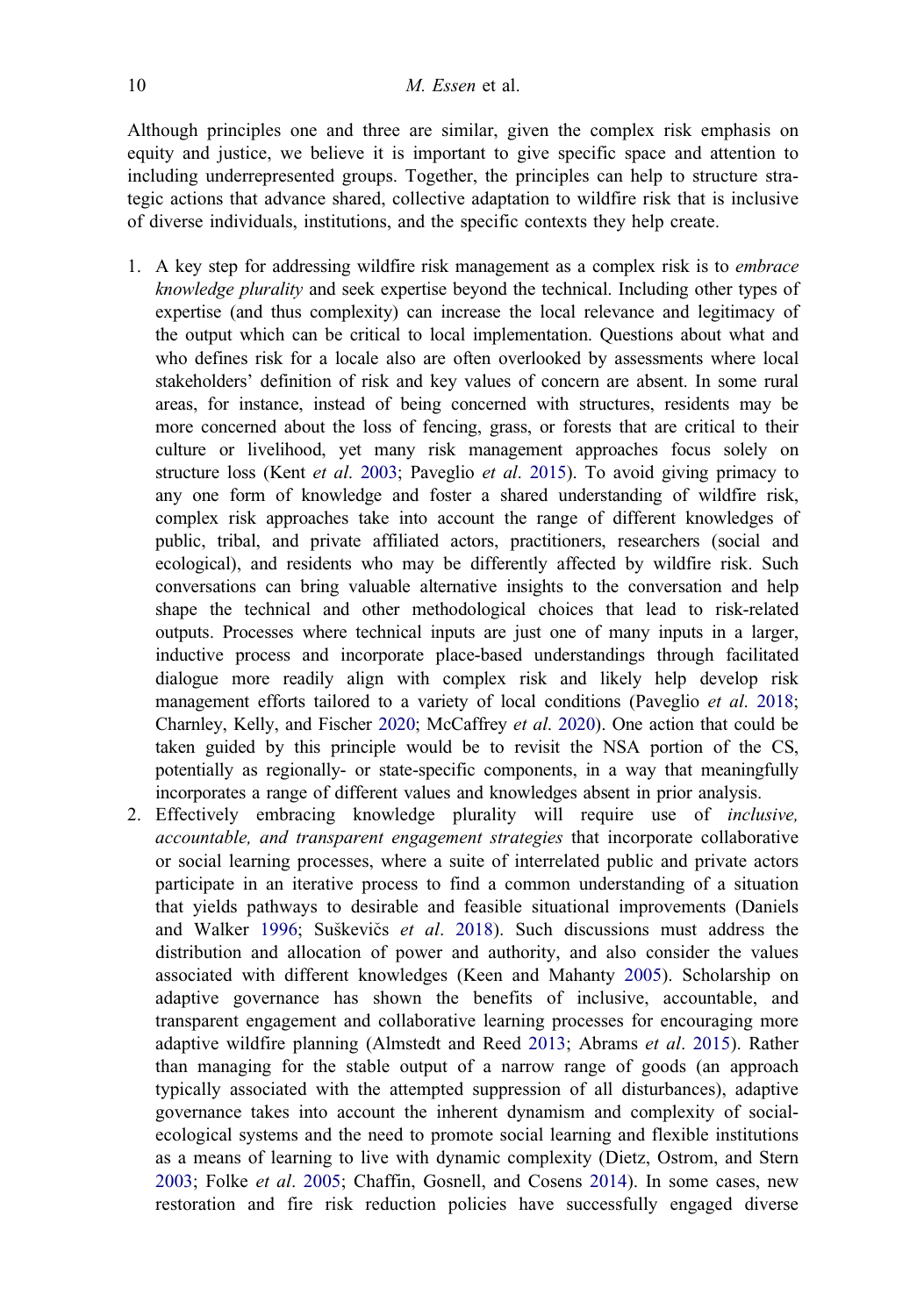<span id="page-11-0"></span>partners in ways that improve legitimacy and capacity (Schultz, Coelho, and Beam [2014;](#page-18-0) McIntyre and Schultz [2020](#page-17-0)); however, the persistence of institutions relying on top-down control can hamper these changes (Cheng, Steelman, and Moseley [2011;](#page-15-0) Wurtzebach et al. [2019](#page-19-0)). Research has shown that efforts focused on this type of shared planning, such as community wildfire protection plans, can help build trusting relationships and capacity that serve as critical foundations to more successfully govern wildfire risk (Brummel et al. [2010;](#page-14-0) Williams et al. [2012](#page-19-0); Fairbrother et al. [2013](#page-16-0)) and facilitate adaptation.

- 3. A key part of ensuring that both the full range of values and power allocations are taken into account as part of a shift toward addressing wildfire as a complex risk is to strategically invest in the inclusion of underrepresented stakeholders in collaborative processes and networks. By forgoing assumptions that experts fully understand the experiences or abilities of underserved populations (e.g., Latine, Black, Indigenous and People of Color), more inclusive processes invite more diverse perspectives and, by so doing, can better reflect the differential adaptation abilities of populations and organizations. For instance, technically focused efforts do little to incorporate Indigenous knowledge and associated practices of cultural burning which are increasingly recognized as providing valuable insights on different ways to manage fire risk (Marks-Block and Tripp [2021\)](#page-17-0). While an initial step here would be for existing networks to ensure "seats at the table" for underserved groups, networks must also share the power and authority to mitigate wildfire risk while building resilience and helping to build trust and mutual understanding. In addition, investing in understanding the ways that underserved groups both perceive and or are affected by wildfire, beyond structure loss, including impacts to employment or to social networks that might help facilitate adaptation and recovery, provides new avenues for incorporating such considerations in a broader portfolio of criteria used to obligate resources to mitigate wildfire risk.
- 4. Another important way to bring complex risk perspectives into wildfire management is to account for potential uneven distributions of risk or risk management support (e.g., fuels treatment funds; see e.g., Adams and Charnley [2020\)](#page-14-0). For instance, the growing number of competitive approaches for funding natural resource and associated wildfire management efforts (Schultz, Jedd, and Beam [2012;](#page-18-0) Abrams [2019](#page-13-0)) can favor groups or entities with resources and capacities needed to obtain grants and/or whose resource levels and conceptions of wildfire risk match the predominant (e.g., simple risk) policy priorities of the time (Cheng and Dale [2020](#page-15-0)). That may leave the circumstances of groups or communities who have less access to resources and capacity unchanged or even diminished, furthering an already uneven distribution. Although more recent funding efforts may seek to support activities related to complex risk by promoting work managed by private or public sector institutions at different spatial, temporal, and institutional scales, care needs to be taken to ensure that what is funded is not limited to the simple and easy, or low hanging fruit. Consequently, assessing patterns among previously funded projects and developing more diverse sets of funding opportunities that can strategically boost adaptation capacities, not only for those with existing capacity but also for those with much less, would be more representative of a complex risk perspective. In addition, disaster relief funding mechanisms, (e.g., Federal Emergency Management Agency monies) can be designed to target recovery and mitigation efforts among underserved groups and areas.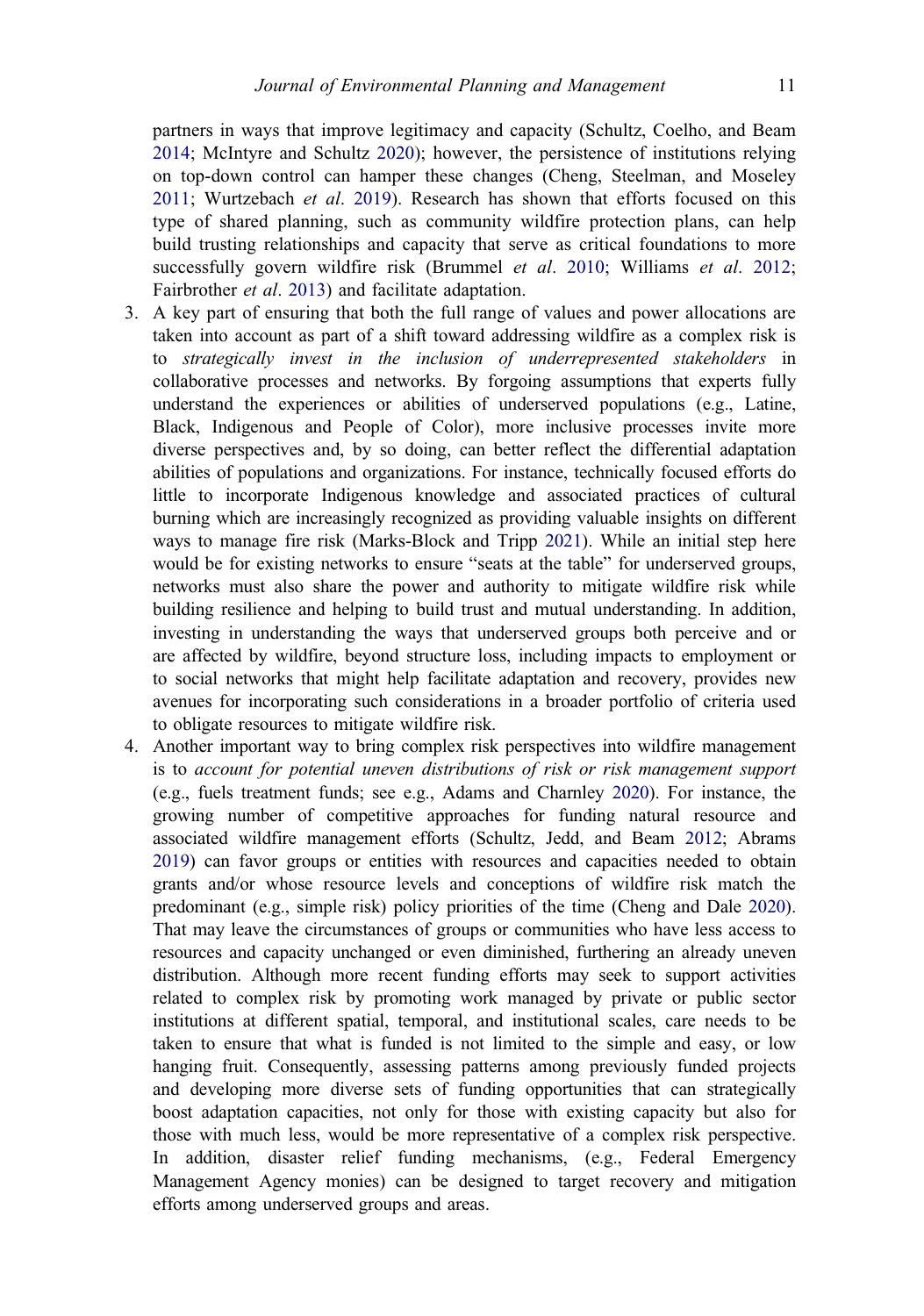<span id="page-12-0"></span>5. Finally, shifting the treatment of wildfire risk to a complex risk calls for a refocusing and re-balancing of investments across spatial, institutional, and temporal scales. Current wildfire investments are concentrated primarily on hazardous fuels reduction, preparedness (hiring and training firefighters) and response (incident management). Investments could be re-focused across temporal scales to provide more opportunities for building adaptation through the allocation of more resources to a wider range of mitigation work long before any fires occur and ensuring that those affected by a fire can recover quickly and in a more adaptive manner. This means investing in systems of wildfire governance, the social architecture that will support collective action and innovation in ways that are more likely to be responsive to the changing circumstances of on-the-ground fire risk. For instance, complex risk informed investments would further target inclusive governance processes, such as those made by learning networks, that support context-specific capacity building before and after a fire (see e.g., Edgeley and Paveglio [2017;](#page-16-0) Tedim et al. [2020](#page-19-0)) and support local individuals in professional positions who focus on coordinating the diverse suite of actors in each locale (McCaffrey [2006;](#page-17-0) Wyborn et al. [2020](#page-19-0)). This reinforces and builds on the call from Charnley et al. [\(2015](#page-15-0)) to redistribute wildfire suppression funds focused on reducing fuel loads to also focus on a dynamic social framework needed to carry out wildfire mitigation in legitimate and relevant ways.

The five specific principles outlined above could guide more effective adaptation to the wicked nature of the wildfire problem, support development of flexible wildfire management approaches, and improve the "fit" of place-specific actions that match both existing and evolving social-ecological contexts of fire-prone areas. Together, they account for the fact that the problem of wildfire risk is unlikely to be "solved," but instead will change over time, requiring adaptation approaches to be iteratively revised based on frequent, regular opportunities for multidirectional social learning across scales and in ways that equally value different knowledges. Actualizing those principles means building an approach to wildfire risk "that involves history as well as geography, that must meld culture with nature" (Pyne [2018](#page-18-0), 99) to enable wildfire to play its inevitable and necessary cultural and ecological role while accounting for the diverse and important ways notions of fire risk and ways of addressing it manifests in contemporary society. An integral part of these collective principles is the need to consider how existing institutions, research paradigms, practices, funding structures, and relationships surrounding wildfire management can evolve and flex to facilitate better living with fire. In other words, instead of trying to reduce the complexity inherent in the system, a more realistic approach would be to account for it.

### 5. Conclusion

The calculated probability and severity of wildfire risk for any given area or value is important and an inherent part of a complex approach to risk. However, questions about how risk is conceptualized and what to do about that risk—including whether it should be addressed, who should address it, and the process or approaches to address it—are equally important and often not robustly considered by current management approaches. Past research, practice, and policies to address wildfire risk have primarily centered on building technical knowledge of wildfire risk and disseminating that knowledge to others. While this work has provided important insights, we argue that, in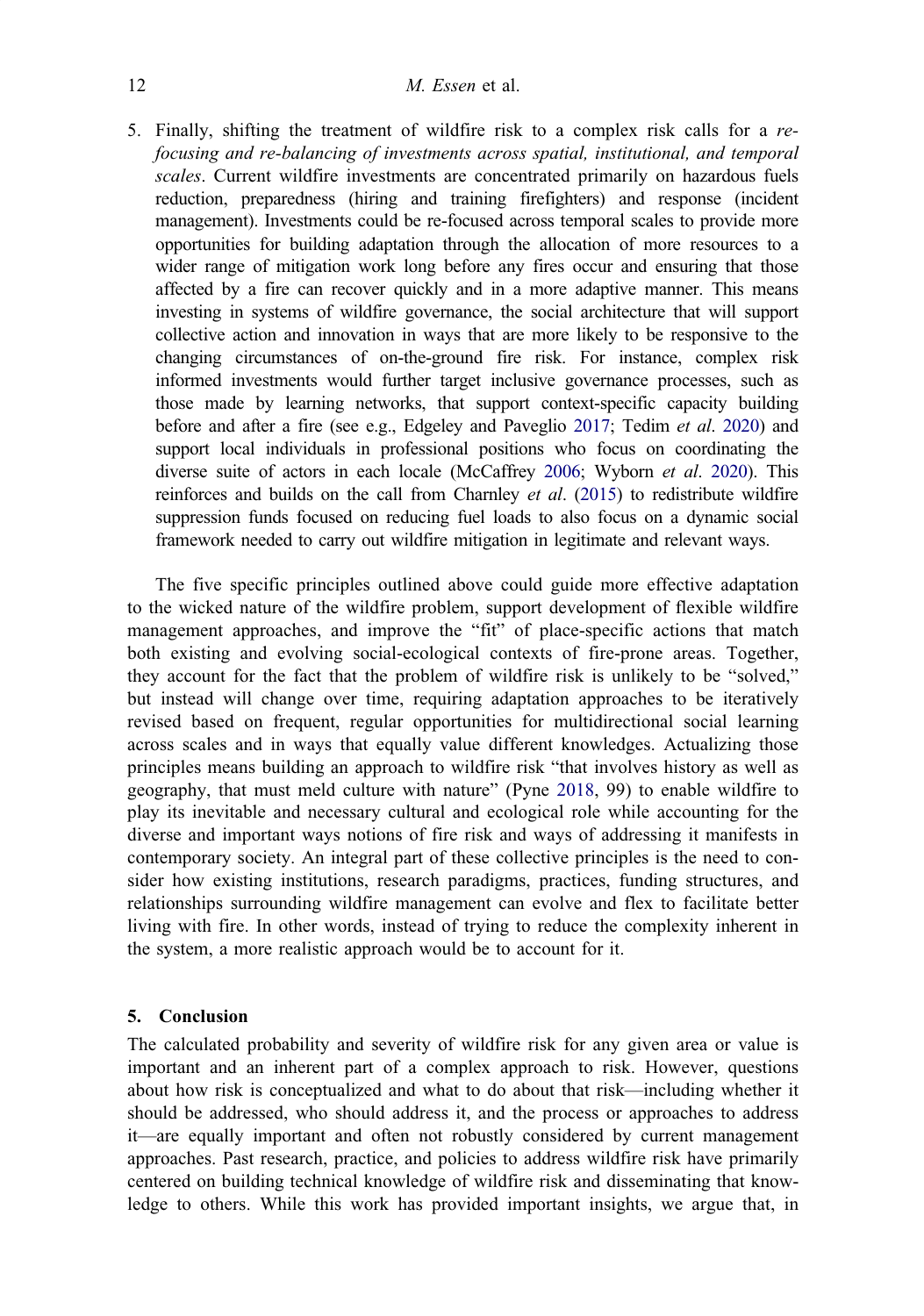<span id="page-13-0"></span>contemporary society, complex risk is a better conceptual guide for addressing wildfire risk and provide suggestions for how complex risk practices can be applied more in the context of wildfire management.

Expanding the repertoire of approaches around wildfire management will necessitate a normative shift to be more inclusive, just, and dynamic. That is not to say current approaches are necessarily unjust, but it simply recognizes that an approach that treats wildfire as a complex risk explicitly accounts for such considerations in the foreground rather than assuming they will be tended to in the background. Ultimately, more inclusive activities and processes can help build an approach to wildfire risk more likely to improve future outcomes by explicitly recognizing the complexity of the problem, acknowledging the essential ecological and cultural role of fire, and responding to the diverse ways wildfire manifests in contemporary society.

Moving forward, more work could be done to understand how to most effectively focus on building the social architecture of a coordinated, collective network of interrelated actors where different knowledges are valued, and that supports adaptive and innovative decisions, activities, and outcomes that account for the social and ecological diversity of wildfire prone areas. Such work could help illuminate how existing fire management systems might more fully adopt a complex risk approach, including consideration of who will be "at the table" and what role (i.e. power) they will have as key wildfire decisions are made. A key challenge will be incorporating all of these things in ways that move away from monopolies of interpretation to more democratic ways of addressing risk and more readily account for the values and needs of indigenous, people of color, or other underserved groups. We do not suggest that we have articulated here all the answers or solutions to address these gaps or other important questions that will surface to make such a monumental shift. Instead, we hope to spur further dialogue that could contribute to strategic action to support such a shift over short- and long-time horizons.

#### Disclosure statement

The findings and conclusions in this paper are those of the author(s) and should not be construed to represent any official USDA or US Government determination or policy. This research was supported in part by the US Department of Agriculture, Forest Service.

#### Funding

This work was supported by the Co-Management of Fire Risk Transmission Partnership, a joint effort of USDA Forest Service, State and Private Forestry, and the Rocky Mountain Research Station.

#### ORCID

Jesse Abrams **D** http://orcid.org/0000-0002-1937-4606

#### References

Abrams, Jesse. [2019.](#page-11-0) "The Emergence of Network Governance in US National Forest Administration: Causal Factors and Propositions for Future Research." Forest Policy and Economics 106: 101977. doi[:10.1016/j.forpol.2019.101977](https://doi.org/10.1016/j.forpol.2019.101977).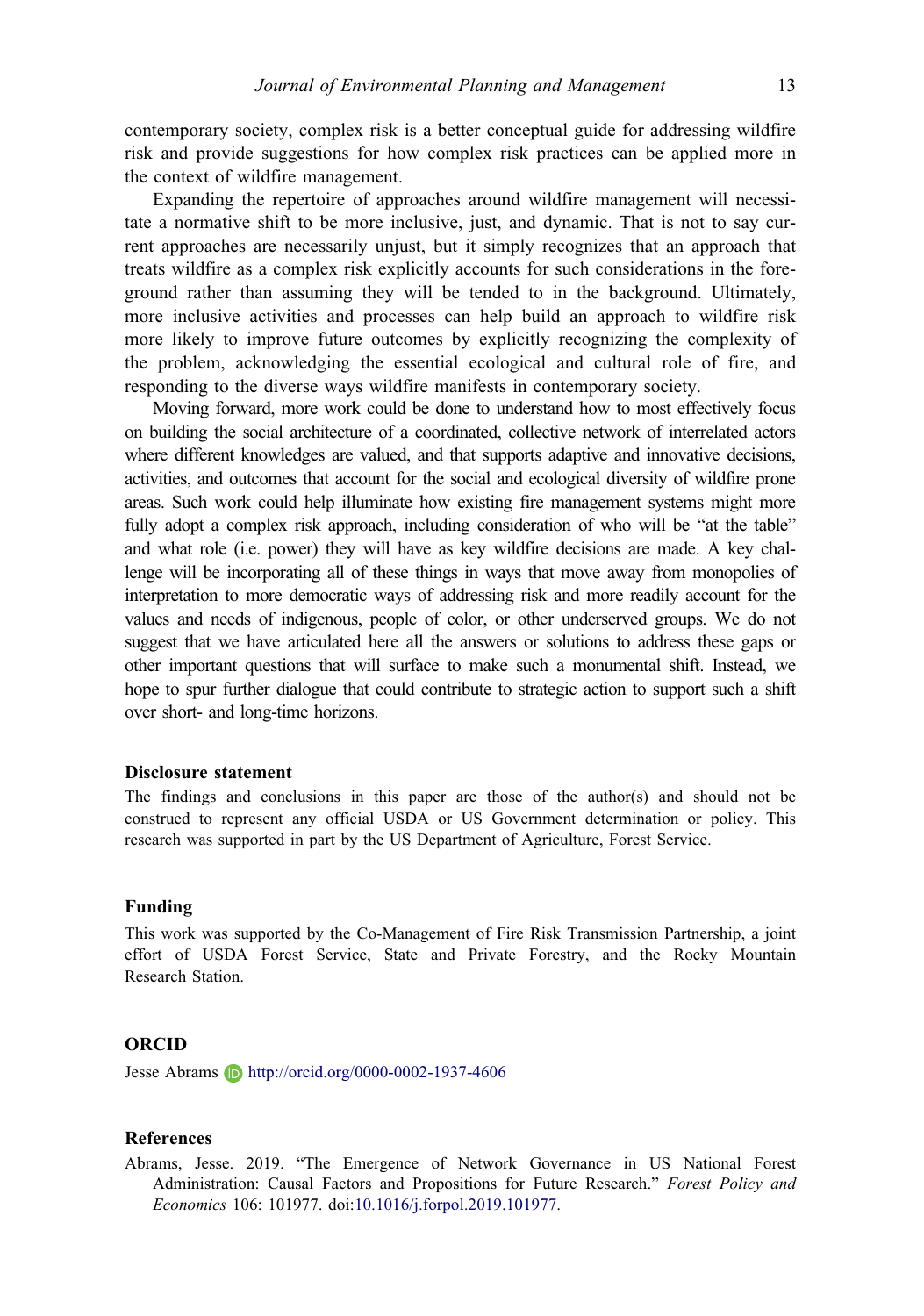- <span id="page-14-0"></span>Abrams, Jesse, Emily Jane Davis, and Katherine Wollstein. [2017.](#page-8-0) "Rangeland Fire Protection Associations in Great Basin Rangelands: A Model for Adaptive Community Relationships with Wildfire?" *Human Ecology* 45 (6): 773-785. doi[:10.1007/s10745-017-9945-y.](https://doi.org/10.1007/s10745-017-9945-y)
- Abrams, Jesse, Heidi Huber-Stearns, Michelle Steen-Adams, Emily Jane Davis, Chris Bone, Michael F. Nelson, and Cassandra Moseley. [2021.](#page-9-0) "Adaptive Governance in a Complex Social-Ecological Context: Emergent Responses to a Native Forest Insect Outbreak." Sustainability Science 16 (1): 53–68. doi:[10.1007/s11625-020-00843-5](https://doi.org/10.1007/s11625-020-00843-5).
- Abrams, Jesse B., Melanie Knapp, Travis B. Paveglio, Autumn Ellison, Cassandra Moseley, Max Nielsen-Pincus, and Matthew S. Carroll. [2015](#page-10-0). "Re-Envisioning Community-Wildfire Relations in the US West as Adaptive Governance." Ecology and Society 20 (3): 34. doi[:10.](https://doi.org/10.5751/ES-07848-200334) [5751/ES-07848-200334.](https://doi.org/10.5751/ES-07848-200334)
- Adams, Mark D. O., and Susan Charnley. [2020.](#page-11-0) "The Environmental Justice Implications of Managing Hazardous Fuels on Federal Forest Lands." Annals of the American Association of Geographers 110 (6): 1907–1935. doi:[10.1080/24694452.2020.1727307.](https://doi.org/10.1080/24694452.2020.1727307)
- Ager, Alan, Mark Finney, and Andrew McMahan. [2006](#page-6-0). "A Wildfire Risk Modeling System for Evaluating Landscape Fuel Treatment Strategies." In Fuels Management-How to Measure Success: Conference Proceedings. Proceedings RMRS-P-41, edited by Patricia L. Andrews and Bret W. Butler, 149–162. Fort Collins, CO: US Department of Agriculture, Forest Service, Rocky Mountain Research Station. <https://www.fs.usda.gov/treesearch/pubs/25942>
- Almstedt, Åsa, and Maureen. G. Reed. [2013.](#page-10-0) "Introducing a Framework for Good and Adaptive Governance: An Application to Fire Management Planning in Canada's Boreal Forest." The Forestry Chronicle 89 (05): 664–674. doi[:10.5558/tfc2013-119](https://doi.org/10.5558/tfc2013-119).
- Arno, Stephen F., and James K. Brown. [1991](#page-4-0). "Overcoming the Paradox in Managing Wildland Fire." Western Wildlands 17: 40–46.
- Bachmann, Andreas, and Britta Allgöwer. [2001.](#page-7-0) "A Consistent Wildland Fire Risk Definition Needed Wildland Fire Risk Terminology is Needed!" Fire Management Today 61 (4): 28–33.
- Beck, Ulrich. [1992.](#page-3-0) "From Industrial Society to the Risk Society: Questions of Survival, Social Structure and Ecological Enlightenment." Theory, Culture and Society 9 (1): 97–123. doi[:10.](https://doi.org/10.1177/026327692009001006) [1177/026327692009001006.](https://doi.org/10.1177/026327692009001006)
- Beck, Ulrich. [2009a](#page-5-0). World at Risk. Malden, MA: Polity Press.
- Beck, Ulrich. [2009b](#page-2-0). "World Risk Society and Manufactured Uncertainties." Iris 1 (2): 291–299. doi:[10.1400/181900.](https://doi.org/10.1400/181900)
- Beck, Ulrich, and Christoph Lau. [2005.](#page-4-0) "Second Modernity as a Research Agenda: Theoretical and Empirical Explorations in the 'Meta-Change' of Modern Society." The British Journal of Sociology 56 (4): 525–557. doi[:10.1111/j.1468-4446.2005.00082.x.](https://doi.org/10.1111/j.1468-4446.2005.00082.x)
- Berardo, Ramiro, and John T. Scholz. [2010](#page-3-0). "Self-Organizing Policy Networks: Risk, Partner Selection, and Cooperation in Estuaries." American Journal of Political Science 54 (3): 632–649. doi:[10.1111/j.1540-5907.2010.00451.x](https://doi.org/10.1111/j.1540-5907.2010.00451.x).
- Bixler, R. Patrick, Dara M. Wald, Laura A. Ogden, Kirsten M. Leong, Erik W. Johnston, and Michele Romolini. [2016.](#page-5-0) "Network Governance for Large-Scale Natural Resource Conservation and the Challenge of Capture." Frontiers in Ecology and the Environment 14 (3): 165–171. doi:[10.1002/fee.1252.](https://doi.org/10.1002/fee.1252)
- Bodin, Ö., S. M. Alexander, J. Baggio, M. L. Barnes, R. Berardo, G. S. Cumming, L. E. Dee., et al. [2019](#page-3-0). "Improving Network Approaches to the Study of Complex Social–Ecological Interdependencies." Nature Sustainability 2 (7): 551–559. doi[:10.1038/s41893-019-0308-0](https://doi.org/10.1038/s41893-019-0308-0).
- Bonazountas, Marc, Despina Kallidromitou, P. A. Kassomenos, and N. Passas. [2005.](#page-6-0) "Forest Fire Risk Analysis." Human and Ecological Risk Assessment: An International Journal 11 (3): 617–626. doi:[10.1080/10807030590949717](https://doi.org/10.1080/10807030590949717).
- Brillinger, David R. [2003.](#page-3-0) "Three Environmental Probabilistic Risk Problems." Statistical Science 18 (4): 412–421. doi[:10.1214/ss/1081443225.](https://doi.org/10.1214/ss/1081443225)
- Brown, Louise, and Stephen P. Osborne. [2013](#page-3-0). "Risk and Innovation: Towards a Framework for Risk Governance in Public Services." Public Management Review 15 (2): 186–208. doi[:10.](https://doi.org/10.1080/14719037.2012.707681) [1080/14719037.2012.707681](https://doi.org/10.1080/14719037.2012.707681).
- Brummel, Rachel F., Kristen C. Nelson, Stephanie Grayzeck Souter, Pamela J. Jakes, and Daniel R. Williams. [2010](#page-11-0). "Social Learning in a Policy-Mandated Collaboration: Community Wildfire Protection Planning in the Eastern United States." Journal of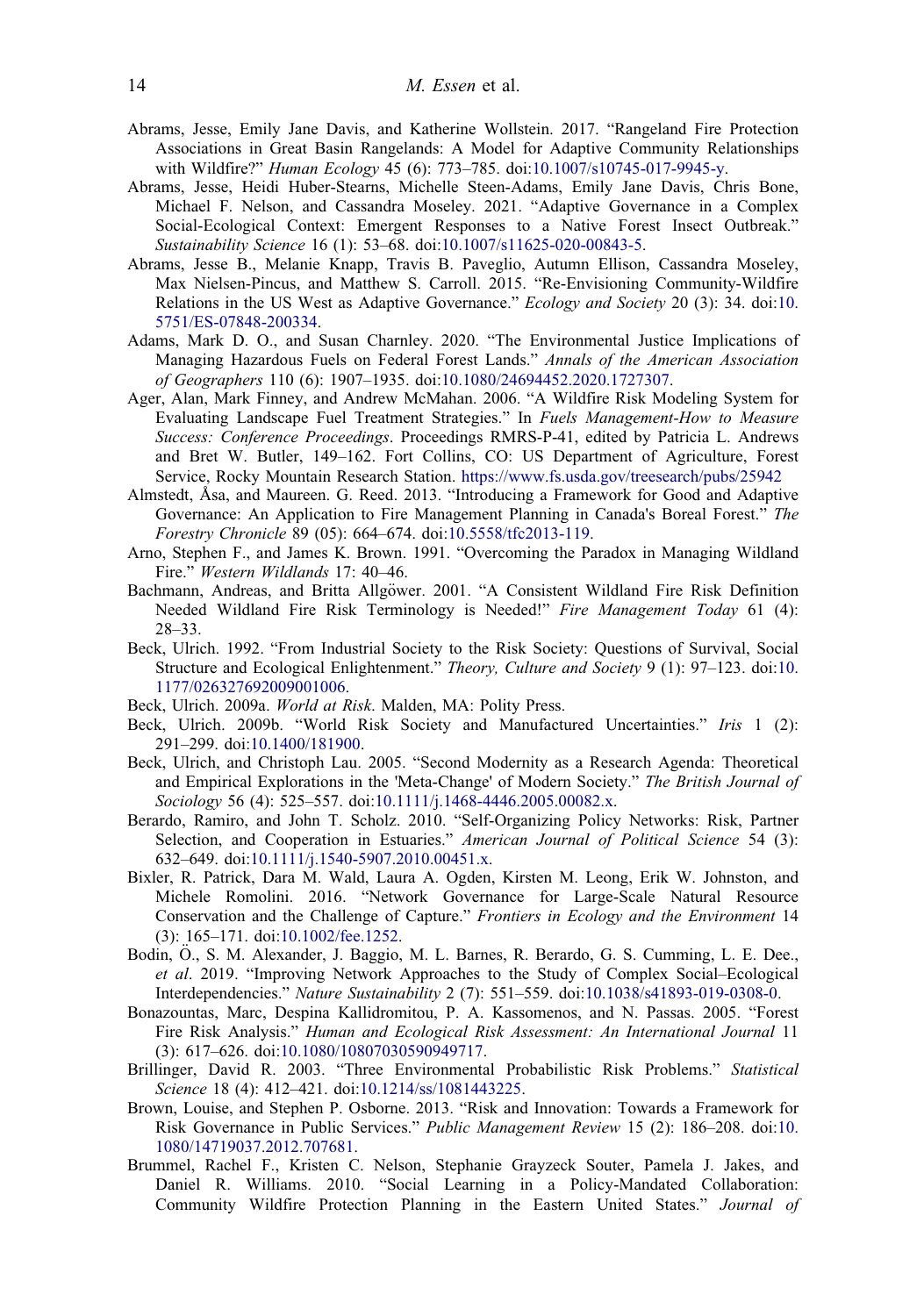<span id="page-15-0"></span>Environmental Planning and Management 53 (6): 681–699. doi:[10.1080/09640568.2010.](https://doi.org/10.1080/09640568.2010.488090) [488090.](https://doi.org/10.1080/09640568.2010.488090)

- Butler, W. H., and C. A. Schultz,eds. [2019](#page-8-0). A New Era for Collaborative Forest Management: Policy and Practice Insights from the Collaborative Forest Landscape Restoration Program. Abingdon: Routledge.
- Calkin, David E., Alan A. Ager, Julie Gilbertson-Day, Joe H. Scott, Mark A. Finney, Charles Schrader-Patton, Thomas M. Quigley, James R. Strittholt, and Jeffrey D. Kaiden. [2010.](#page-6-0) "Wildfire Risk and Hazard: Procedures for the First Approximation." USDA Forest Service - General Technical Report RMRS-GTR 235, Fort Collins, CO: 1–62. doi[:10.2737/RMRS-](https://doi.org/10.2737/RMRS-GTR-235)[GTR-235](https://doi.org/10.2737/RMRS-GTR-235).
- Calkin, David E., Matthew P. Thompson, and Mark A. Finney. [2015.](#page-2-0) "Negative Consequences of Positive Feedbacks in US Wildfire Management." Forest Ecosystems 2: 9. doi[:10.1186/](https://doi.org/10.1186/s40663-015-0033-8) [s40663-015-0033-8.](https://doi.org/10.1186/s40663-015-0033-8)
- Carroll, Matthew S., Keith A. Blatner, Patricia J. Cohn, and Todd Morgan. [2007](#page-8-0). "Managing Fire Danger in the Forests of the US Inland Northwest: A Classic 'Wicked Problem' in Public Land Policy." Journal of Forestry 105 (5): 239–244. doi:[10.1093/jof/105.5.239.](https://doi.org/10.1093/jof/105.5.239)
- Carroll, Matthew, S., Patricia J. Cohn, Travis B. Paveglio, Donna R. Drader, and Pamela J. Jakes. 2010. "Fire Burners to Firefighters: The Nez Perce and Fire." Journal of Forestry 108 (2): 71–76. doi:[10.1093/jof/108.2.71.](https://doi.org/10.1093/jof/108.2.71)
- Cash, David W., Jonathan C. Borck, and Anthony G. Patt. [2006](#page-3-0). "Countering the Loading-Dock Approach to Linking Science and Decision Making: Comparative Analysis of El Niño/ Southern Oscillation (ENSO) Forecasting Systems." Science Technology and Human Values 31 (4): 465–494. doi[:10.1177/0162243906287547](https://doi.org/10.1177/0162243906287547).
- Chaffin, Brian C., Hannah Gosnell, and Barbara A. Cosens. [2014](#page-10-0). "A Decade of Adaptive Governance Scholarship: Synthesis and Future Directions." Ecology and Society 19 (3): 56. doi:[10.5751/ES-06824-190356](https://doi.org/10.5751/ES-06824-190356).
- Chapin, F. Stuart, Sarah F. Trainor, Orville Huntington, Amy L. Lovecraft, Erika Zavaleta, David C. Natcher, A. David McGuire, et al. [2008.](#page-8-0) "Increasing Wildfire in Alaska's Boreal Forest: Pathways to Potential Solutions of a Wicked Problem." BioScience 58 (6): 531–540. doi:[10.1641/B580609](https://doi.org/10.1641/B580609).
- Charnley, Susan, Erin C. Kelly, and A. Paige Fischer. [2020](#page-10-0). "Fostering Collective Action to Reduce Wildfire Risk across Property Boundaries in the American West." Environmental Research Letters 15 (2): 025007. doi[:10.1088/1748-9326/ab639a.](https://doi.org/10.1088/1748-9326/ab639a)
- Charnley, Susan, Melissa R. Poe, Alan A. Ager, Thomas A. Spies, Emily K. Platt, and Keith A. Olsen. [2015](#page-12-0). "A Burning Problem: Social Dynamics of Disaster Risk Reduction through Wildfire Mitigation." Human Organization 74 (4): 329–340. doi:[10.17730/0018-7259-74.4.](https://doi.org/10.17730/0018-7259-74.4.329) [329](https://doi.org/10.17730/0018-7259-74.4.329).
- Cheng, Antony S., and Lisa Dale. [2020.](#page-11-0) "Achieving Adaptive Governance of Forest Wildfire Risk Using Competitive Grants: Insights from the Colorado Wildfire Risk Reduction Grant Program." Review of Policy Research 37 (5): 657–630. doi[:10.1111/ropr.12379.](https://doi.org/10.1111/ropr.12379)
- Cheng, Antony S., Toddi Steelman, and Cassandra Moseley. [2011.](#page-2-0) "Examining Changes in Wildfire Policy and Governance in the United States through Three Analytical Lenses." In Proceedings of the Second Conference on the Human Dimensions of Wild/and Fire, edited by Sarah M. McCaffrey and Cherie LeBlanc Fisher, 24–32. Newtown Square, PA: US Department of Agriculture, Forest Service, Northern Research Station.
- Christensen, Rachel A., and William H. Butler. [2019.](#page-5-0) "Navigating Accountability Tensions in Collaborative Ecological Restoration of Public Lands." In A New Era for Collaborative Forest Management, edited by William H. Butler and Courtney A. Schultz, 59–77. Abingdon, UK: Routledge. doi:[10.4324/9781351033381-4](https://doi.org/10.4324/9781351033381-4).
- Coggins, George Cameron. [1981.](#page-8-0) "Of Succotash Syndromes and Vacuous Platitudes: The Meaning of 'Multiple Use, Sustained Yield' for Public Land Management." University of Colorado Law Review 53: 229–280.
- Cosens, Barbara, J. B. Ruhl, Niko Soininen, Lance Gunderson, Antti Belinskij, Thorsten Blenckner, Alejandro E. Camacho, et al. [2021](#page-9-0). "Governing Complexity: Integrating Science, Governance, and Law to Manage Accelerating Change in the Globalized Commons." Proceedings of the National Academy of Sciences 118 (36): e2102798118–9. doi[:10.1073/](https://doi.org/10.1073/pnas.2102798118) [pnas.2102798118](https://doi.org/10.1073/pnas.2102798118).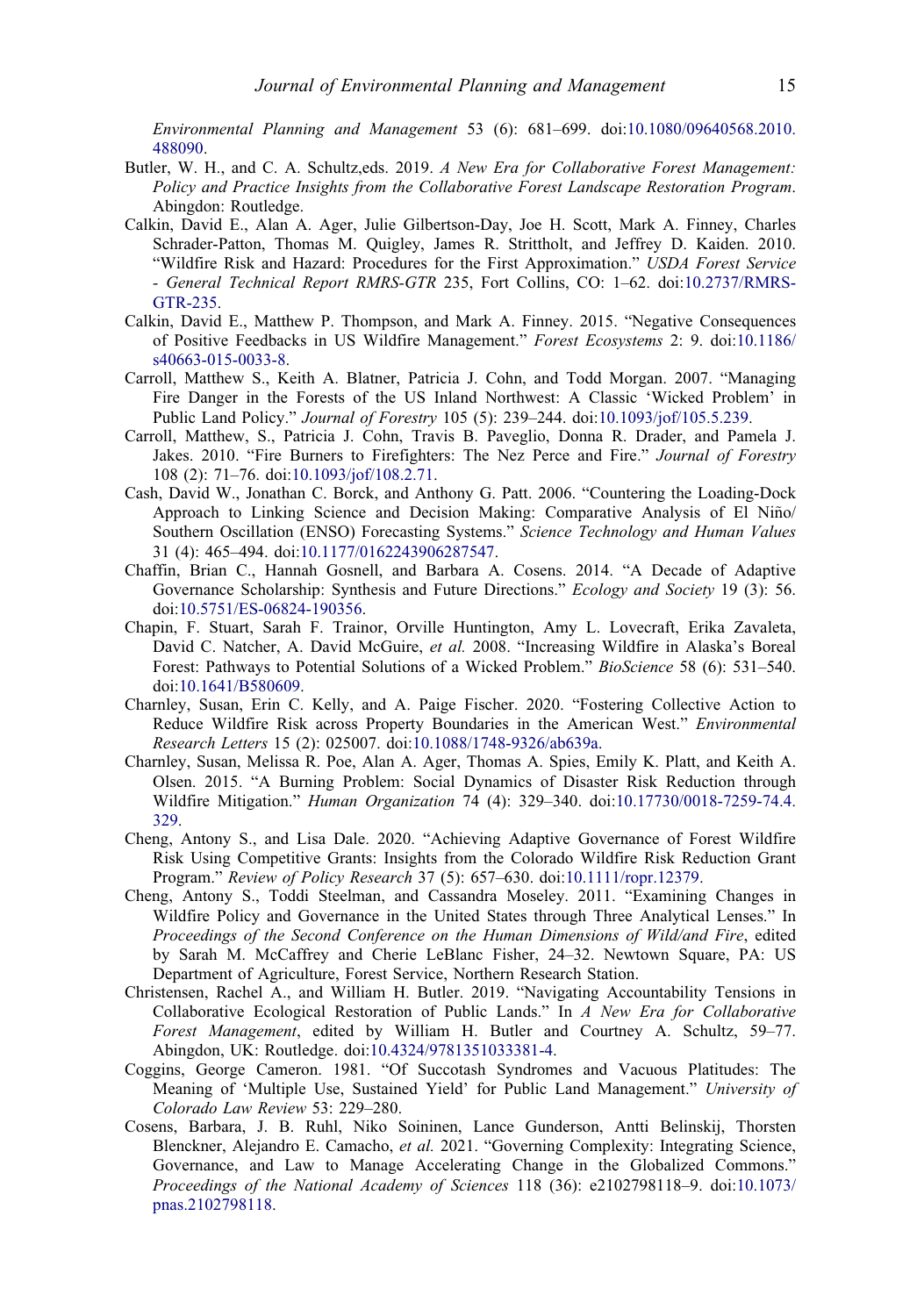- <span id="page-16-0"></span>Cyphers, L. A., and C. A. Schultz. [2019.](#page-8-0) "Policy Design to Support Cross-Boundary Land Management: The Example of the Joint Chiefs Landscape Restoration Partnership." Land Use Policy 80: 362–369. doi[:10.1016/j.landusepol.2018.09.021](https://doi.org/10.1016/j.landusepol.2018.09.021).
- Daniels, Steven E., and Gregg B. Walker. [1996](#page-10-0). "Collaborative Learning: Improving Public Deliberation in Ecosystem-Based Management." Environmental Impact Assessment Review 16 (2): 71–102. doi[:10.1016/0195-9255\(96\)00003-0](https://doi.org/10.1016/0195-9255(96)00003-0).
- Dietz, Thomas, Elinor Ostrom, and Paul C. Stern. [2003](#page-10-0). "The Struggle to Govern the Commons." International Environmental Governance 302: 53–58. doi:[10.4324/](https://doi.org/10.4324/9781315092546-4) [9781315092546-4](https://doi.org/10.4324/9781315092546-4).
- Donovan, Geoffrey H., and Thomas C. Brown. [2005](#page-6-0). "An Alternative Incentive Structure for Wildfire Management on National Forest Land." Forest Science 51 (5): 387–395. doi[:10.](https://doi.org/10.1093/forestscience/51.5.387) [1093/forestscience/51.5.387.](https://doi.org/10.1093/forestscience/51.5.387)
- Edgeley, Catrin M., and Travis B. Paveglio. [2017](#page-12-0). "Community Recovery and Assistance Following Large Wildfires: The Case of the Carlton Complex Fire." International Journal of Disaster Risk Reduction 25: 137–146. doi:[10.1016/j.ijdrr.2017.09.009](https://doi.org/10.1016/j.ijdrr.2017.09.009).
- Edler de Roover, Florence. [1945](#page-3-0). "Early Examples of Marine Insurance." The Journal of Economic History 5 (2): 172–200. doi[:10.1017/S0022050700112975](https://doi.org/10.1017/S0022050700112975).
- Fairbrother, Peter, Meagan Tyler, Alison Hart, Bernard Mees, Richard Phillips, Julie Stratford, and Keith Toh. [2013](#page-11-0). "Creating 'Community'? Preparing for Bushfire in Rural Victoria." Rural Sociology 78 (2): 186–209. doi:[10.1111/ruso.12006.](https://doi.org/10.1111/ruso.12006)
- Fernandez, Roberto J. [2016.](#page-3-0) "How to Be a More Effective Environmental Scientist in Management and Policy Contexts." Environmental Science & Policy 64: 171–176. doi[:10.](https://doi.org/10.1016/j.envsci.2016.07.006) [1016/j.envsci.2016.07.006.](https://doi.org/10.1016/j.envsci.2016.07.006)
- Finney, Mark A. [2005.](#page-6-0) "The Challenge of Quantitative Risk Analysis for Wildland Fire." Forest Ecology and Management 211 (1–2): 97–108. doi:[10.1016/j.foreco.2005.02.010](https://doi.org/10.1016/j.foreco.2005.02.010).
- Folke, Carl, Thomas Hahn, Per Olsson, and Jon Norberg. [2005.](#page-4-0) "Adaptive Governance of Social-Ecological Systems." Annual Review of Environment and Resources 30 (1): 441–473. doi[:10.1146/annurev.energy.30.050504.144511](https://doi.org/10.1146/annurev.energy.30.050504.144511).
- Goldstein, B. E. [2008](#page-3-0). "Skunkworks in the Embers of the Cedar Fire: Enhancing Resilience in the Aftermath of Disaster." Human Ecology 36: 15-28. doi[:10.1007/s10745-007-9133-6](https://doi.org/10.1007/s10745-007-9133-6)
- Goldstein, Bruce Evan, and William Hale Butler. [2011](#page-9-0). "Collaborating for Transformative Resilience: Shared Identity in the US Fire Learning Network." In Collaborative Resilience: Moving through Crisis to Opportunity, edited by Bruce Evan Goldstein, 339-358. Cambridge, MA: MIT Press.
- Hardy, Colin C. [2005](#page-7-0). "Wildland Fire Hazard and Risk: Problems, Definitions, and Context." Forest Ecology and Management 211 (1–2): 73–82. doi:[10.1016/j.foreco.2005.01.029](https://doi.org/10.1016/j.foreco.2005.01.029).
- Head, Brian. [2008](#page-4-0). "Wicked Problems in Public Policy." Public Policy 3 (2): 101.
- Head, Brian W., and John Alford. [2015](#page-4-0). "Wicked Problems: Implications for Public Policy and Management." Administration & Society 47 (6): 711–739. doi[:10.1177/0095399713481601.](https://doi.org/10.1177/0095399713481601)
- Holdsworth, W. S. [1917](#page-3-0). "The Early History of the Contract of Insurance." Columbia Law Review 17 (2): 85. doi[:10.2307/1111672.](https://doi.org/10.2307/1111672)
- Hoover, Katie, and Kelsi Bracmort. [2015](#page-6-0). Wildfire Management: Federal Funding and Related Statistics. Washington, DC: Congressional Research Service. [https://sgp.fas.org/crs/misc/](https://sgp.fas.org/crs/misc/R43077.pdf) [R43077.pdf](https://sgp.fas.org/crs/misc/R43077.pdf)
- Huffman, Mary R. [2013](#page-1-0). "The Many Elements of Traditional Fire Knowledge: Synthesis, Classification, and Aids to Cross-Cultural Problem Solving in Fire-Dependent Systems around the World." Ecology and Society 18 (4): 3. doi:[10.5751/ES-05843-180403.](https://doi.org/10.5751/ES-05843-180403)
- Innes, Judith E., and David E. Booher. [2016.](#page-4-0) "Collaborative Rationality as a Strategy for Working with Wicked Problems." Landscape and Urban Planning 154: 8–10. doi[:10.1016/j.](https://doi.org/10.1016/j.landurbplan.2016.03.016) [landurbplan.2016.03.016](https://doi.org/10.1016/j.landurbplan.2016.03.016).
- International Union of Forest Research Organizations. [2018.](#page-1-0) Global Fire Challenges in a Warming World, edited by F.-N. Robinne, J. Burns, P. Kant, B. de Groot, M. D. Flannigan, M. Kleine, and D. M. Wotton. Occasional paper No. 32. Vienna: IUFRO.
- Karlsson, Mikael, Michael Gilek, and Oksana Udovyk. [2011.](#page-2-0) "Governance of Complex Socio-Environmental Risks: The Case of Hazardous Chemicals in the Baltic Sea." Ambio 40 (2): 144–157. doi:[10.1007/s13280-010-0126-0.](https://doi.org/10.1007/s13280-010-0126-0)
- Keen, Meg, and Sango Mahanty. [2005](#page-10-0). "Collaborative Learning: Bridging Scales and Interests." In Social Learning in Environmental Management: Towards a Sustainable Future, edited by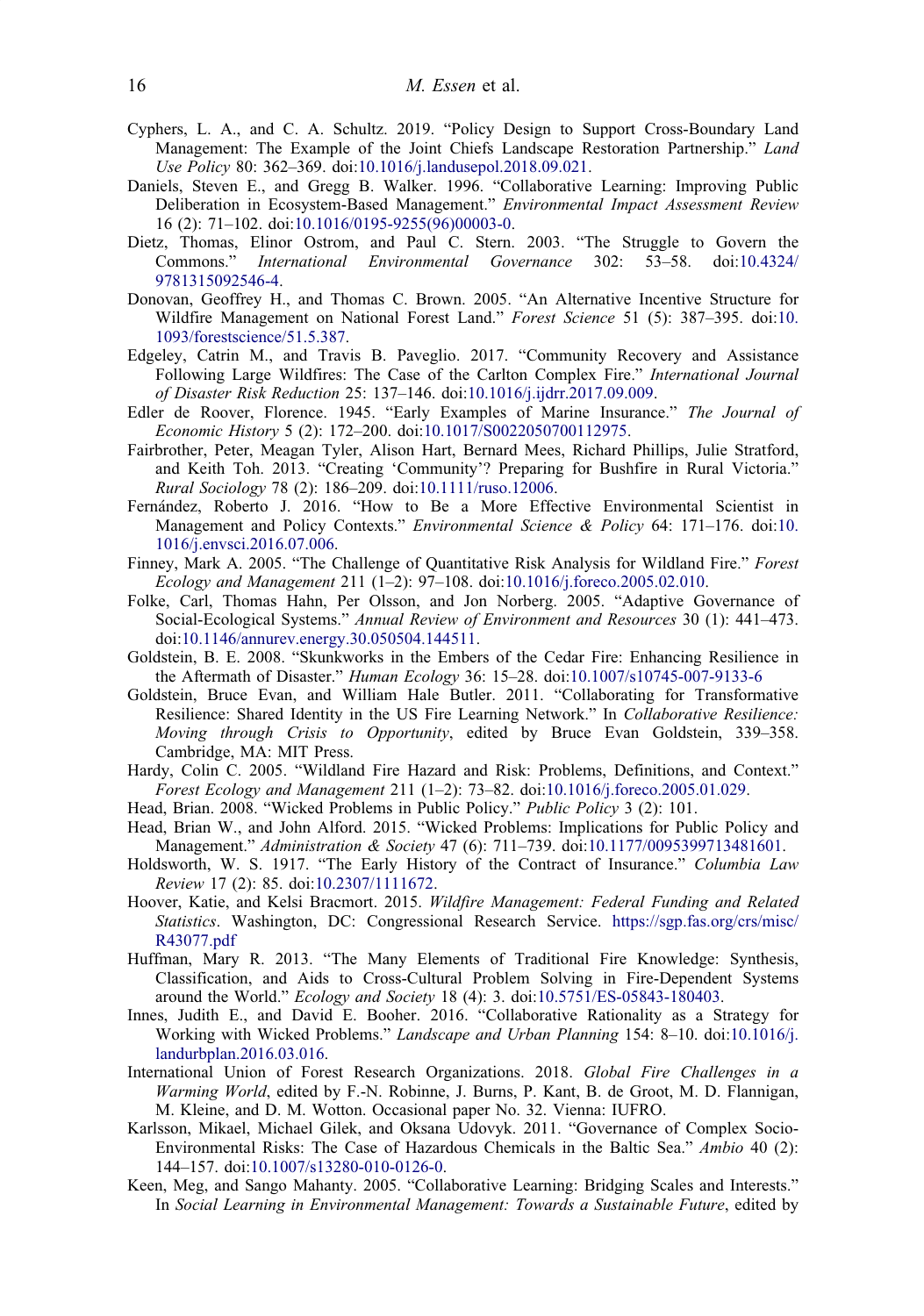<span id="page-17-0"></span>Meg Keen, Valerie A. Brown, and Rob Dyball, 104–120. Sterling, VA: Earthscan. doi:[10.](https://doi.org/10.4324/9781849772570) [4324/9781849772570.](https://doi.org/10.4324/9781849772570)

- Kent, Brian, Krista Gebert, Sarah McCaffrey, Wade Martin, David Calkin, Ervin Schuster, Ingrid Martin, et al. [2003](#page-10-0). Social and Economic Issues of the Hayman Fire. USDA Forest Service - General Technical Report RMRS-GTR. Fort Collins, CO: USDA Forest Service.
- Kimmerer, R. W., and F. K. Lake. [2001](#page-1-0). "Maintaining the Mosaic: The Role of Indigenous Burning in Land Management." Journal of Forestry 99 (11): 36–41. doi[:10.1093/jof/99.11.](https://doi.org/10.1093/jof/99.11.36) [36.](https://doi.org/10.1093/jof/99.11.36)
- Klinke, Andreas, and Ortwin Renn. [2012.](#page-5-0) "Adaptive and Integrative Governance on Risk and Uncertainty." Journal of Risk Research 15 (3): 273–292. doi:[10.1080/13669877.2011.](https://doi.org/10.1080/13669877.2011.636838) [636838.](https://doi.org/10.1080/13669877.2011.636838)
- Lidskog, Rolf, Ylva Uggla, and Linda Soneryd. [2011](#page-5-0). "Making Transboundary Risks Governable: Reducing Complexity, Constructing Spatial Identity, and Ascribing Capabilities." Ambio 40 (2): 111–120. doi[:10.1007/s13280-010-0123-3.](https://doi.org/10.1007/s13280-010-0123-3)
- Long, J. W., and F. K. Lake. [2018](#page-8-0). "Escaping Social-Ecological Traps through Tribal Stewardship on National Forest Lands in the Pacific Northwest, United States of America." Ecology and Society 23 (2): 10. doi:[10.5751/ES-10041-230210.](https://doi.org/10.5751/ES-10041-230210)
- Lucero, S. A., and S. Tamez. [2017](#page-8-0). "Working Together to Implement the Tribal Forest Protection Act of 2004: Partnerships for Today and Tomorrow." Journal of Forestry 115 (5): 468–472. doi[:10.5849/jof.2016-096R2](https://doi.org/10.5849/jof.2016-096R2).
- Marks-Block, Tony, and William Tripp. [2021](#page-11-0). "Facilitating Prescribed Fire in Northern California through Indigenous Governance and Interagency Partnerships." Fire 4 (3): 37. doi:[10.3390/fire4030037](https://doi.org/10.3390/fire4030037).
- Massada, Avi Bar, Volker C. Radeloff, Susan I. Stewart, and Todd J. Hawbaker. [2009.](#page-6-0) "Wildfire Risk in the Wildland-Urban Interface: A Simulation Study in Northwestern Wisconsin." Forest Ecology and Management 258 (9): 1990–1999. doi[:10.1016/j.foreco.](https://doi.org/10.1016/j.foreco.2009.07.051) [2009.07.051.](https://doi.org/10.1016/j.foreco.2009.07.051)
- McIntyre, Kathleen B., and Courtney A. Schultz. [2020](#page-11-0). "Facilitating Collaboration in Forest Management: Assessing the Benefits of Collaborative Policy Innovations." Land Use Policy 96: 104683. doi[:10.1016/j.landusepol.2020.104683](https://doi.org/10.1016/j.landusepol.2020.104683).
- McAllister, Ryan R. J., Bruce M. Taylor, and Ben P. Harman. [2015](#page-3-0). "Partnership Networks for Urban Development: How Structure is Shaped by Risk." *Policy Studies Journal* 43 (3): 379–398. doi[:10.1111/psj.12103](https://doi.org/10.1111/psj.12103).
- McCaffrey, Sarah. [2006.](#page-12-0) The Public and Wildland Fire Management: Social Science Findings for Managers. Newtown Square, PA: US Department of Agriculture, Forest Service, Northern Research Station.
- McCaffrey, Sarah, Tara K. McGee, Michael Coughlan, and Fantina Tedim. [2020.](#page-4-0) "Understanding Wildfire Mitigation and Preparedness in the Context of Extreme Wildfires and Disasters." In Extreme Wildfire Events and Disasters, edited by Fantina Tedim, Vittorio Leone, and Tara McGee, 155–174. Cambridge, MA: Elsevier. doi[:10.1016/B978-0-12-](https://doi.org/10.1016/B978-0-12-815721-3.00008-4) [815721-3.00008-4](https://doi.org/10.1016/B978-0-12-815721-3.00008-4).
- McCormick, Kyle, and Thomas Wuerzer. [2016.](#page-8-0) "Ranching with Fire and Rangeland Fire Protection Associations: Livelihoods, Resiliency, and Adaptive Capacity of Rural Idaho." The Western Planner 9–13.
- Miller, Carol, and Alan A. Ager. [2013](#page-6-0). "A Review of Recent Advances in Risk Analysis for Wildfire Management." International Journal of Wildland Fire 22 (1): 1–14. doi[:10.1071/](https://doi.org/10.1071/WF11114) [WF11114.](https://doi.org/10.1071/WF11114)
- Millstone, Erik, Patrick van Zwanenberg, Claire Marris, Les Levidow, and Helge Torgersen. [2004.](#page-3-0) "Science in Trade Disputes Related to Potential Risks: Comparative Case Studies." IPTS Technical Report Series EUR 21301.
- North, M. P., S. L. Stephens, B. M. Collins, J. K. Agee, G. Aplet, J. F. Franklin, and P. Z. Fule. [2015.](#page-2-0) "Reform Fire Management." Science Magazine 349 (6254): 1280–1281.
- O'Laughlin, Jay. [2005.](#page-7-0) "Conceptual Model for Comparative Ecological Risk Assessment of Wildfire Effects on Fish, with and without Hazardous Fuel Treatment." Forest Ecology and Management 211 (1–2): 59–72. doi:[10.1016/j.foreco.2005.01.028.](https://doi.org/10.1016/j.foreco.2005.01.028)
- O'Neill, Saffron J., and John Handmer. [2012.](#page-2-0) "Responding to Bushfire Risk: The Need for Transformative Adaptation." Environmental Research Letters 7 (1): 014018. doi[:10.1088/](https://doi.org/10.1088/1748-9326/7/1/014018) [1748-9326/7/1/014018](https://doi.org/10.1088/1748-9326/7/1/014018).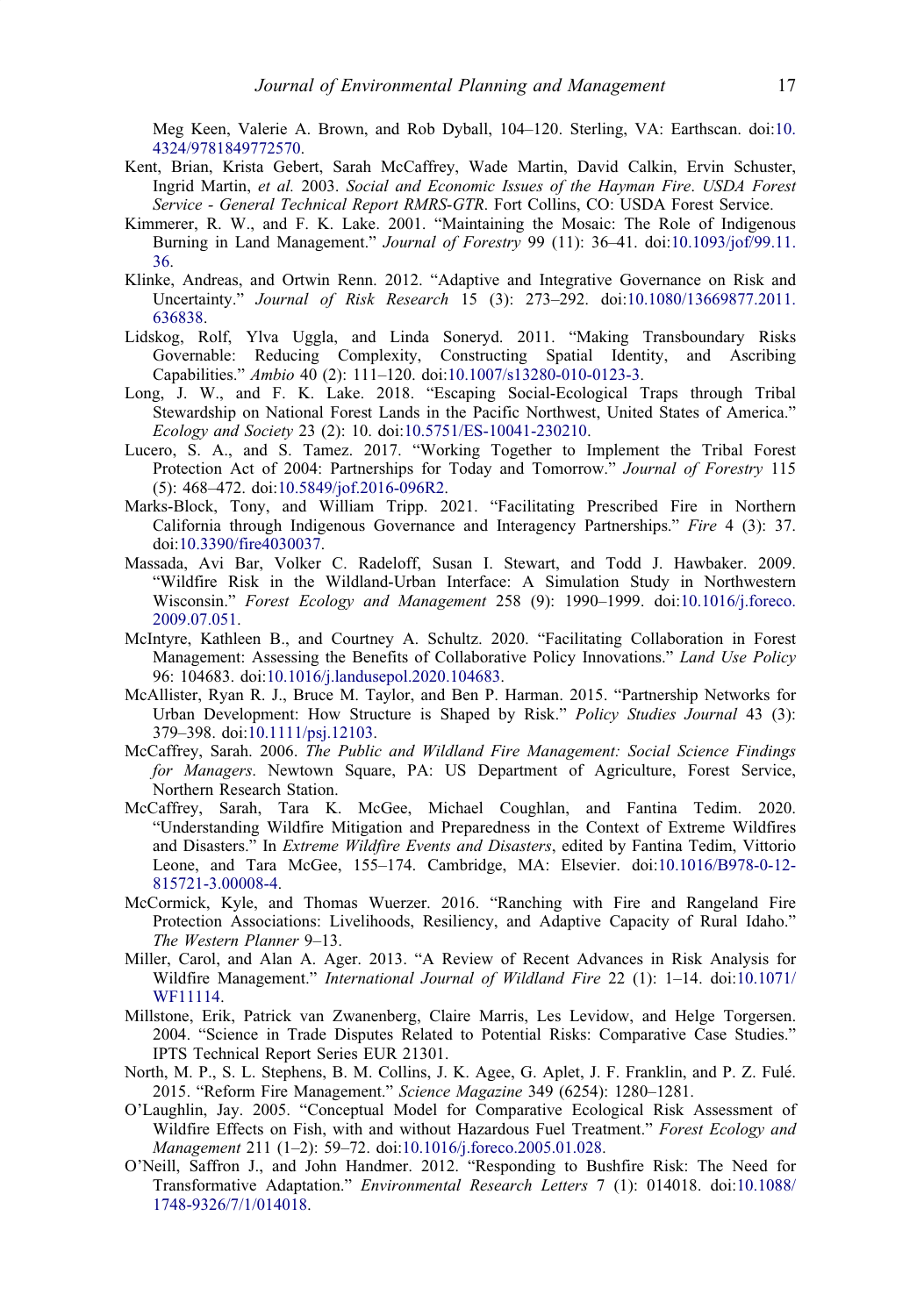- <span id="page-18-0"></span>Paveglio, Travis B., Matthew S. Carroll, Troy E. Hall, and Hannah Brenkert-Smith. [2015.](#page-10-0) "Put the Wet Stuff on the Hot Stuff': The Legacy and Drivers of Conflict Surrounding Wildfire Suppression." Journal of Rural Studies 41: 72–81. doi[:10.1016/j.jrurstud.2015.07.006.](https://doi.org/10.1016/j.jrurstud.2015.07.006)
- Paveglio, Travis B., Matthew S. Carroll, Amanda M. Stasiewicz, Daniel R. Williams, and Dennis R. Becker. [2018](#page-10-0). "Incorporating Social Diversity into Wildfire Management: Proposing 'Pathways' for Fire Adaptation." Forest Science 64 (5): 515–532. doi:[10.1093/](https://doi.org/10.1093/forsci/fxy005) [forsci/fxy005.](https://doi.org/10.1093/forsci/fxy005)
- Paveglio, Travis, and Catrin Edgeley. [2020](#page-2-0). "Fire Adapted Community." In *Encyclopedia of* Wildfires and Wildland-Urban Interface (WUI) Fires, edited by S. L. Manzello. Cham: Springer. doi[:10.1007/978-3-319-51727-8.](https://doi.org/10.1007/978-3-319-51727-8)
- Pyne, Stephen J. [1996](#page-1-0). "Flame and Fortune." Forest History Today 1996: 8–10.
- Pyne, Stephen J. [2015](#page-8-0). Between Two Fires. Tucson: University of Arizona Press.
- Pyne, Stephen J. [2018.](#page-12-0) The Interior West: A Fire Survey. Tucson, AZ: University of Arizona Press.
- Rasmussen, Jens. [1997.](#page-3-0) "Risk Management in a Dynamic Society: A Modelling Problem." Safety Science 27 (2–3): 183–213. doi[:10.1016/S0925-7535\(97\)00052-0](https://doi.org/10.1016/S0925-7535(97)00052-0).
- Renn, Ortwin. [2008](#page-3-0). Risk Governance: Coping with Uncertainty in a Complex World. New York: Earthscan.
- Renn, Ortwin, Andreas Klinke, and Marjolein van Asselt. [2011](#page-3-0). "Coping with Complexity, Uncertainty and Ambiguity in Risk Governance: A Synthesis." Ambio 40 (2): 231–246. doi: [10.1007/s13280-010-0134-0.](https://doi.org/10.1007/s13280-010-0134-0)
- Renn, Ortwin, Manfred Laubichler, Klaus Lucas, Wolfgang Kröger, Jochen Schanze, Roland W. Scholz, and Pia Johanna Schweizer. [2020.](#page-2-0) "Systemic Risks from Different Perspectives." Risk Analysis. doi[:10.1111/risa.13657.](https://doi.org/10.1111/risa.13657)
- Rittel, Horst W. J., and Melvin M. Webber. [1973](#page-4-0). "Dilemmas in a General Theory of Planning." Policy Sciences 4 (2): 155–169. doi[:10.1007/BF01405730](https://doi.org/10.1007/BF01405730).
- Robbins, M., D. McConnell, and R. Stauffer. [2016.](#page-8-0) Indigenous Peoples Burning Network (IPBN). Conservation Gateway (The Nature Conservancy). Accessed 10 August 2021. [https://www.](https://www.conservationgateway.org/ConservationPractices/FireLandscapes/FireLearningNetwork/RegionalNetworks/Documents/IPBN-Poster-Apr2016.pdf) [conservationgateway.org/ConservationPractices/FireLandscapes/FireLearningNetwork/Regional](https://www.conservationgateway.org/ConservationPractices/FireLandscapes/FireLearningNetwork/RegionalNetworks/Documents/IPBN-Poster-Apr2016.pdf) [Networks/Documents/IPBN-Poster-Apr2016.pdf](https://www.conservationgateway.org/ConservationPractices/FireLandscapes/FireLearningNetwork/RegionalNetworks/Documents/IPBN-Poster-Apr2016.pdf)
- Schultz, Courtney A., Jesse B. Abrams, Emily Jane Davis, Antony S. Cheng, Heidi R. Huber-Stearns, and Cassandra Moseley. [2021.](#page-9-0) "Disturbance Shapes the US Forest Governance Frontier: A Review and Conceptual Framework for Understanding Governance Change." Ambio 50 (12): 2168–2182. doi:[10.1007/s13280-021-01629-4](https://doi.org/10.1007/s13280-021-01629-4).
- Schultz, Courtney A., Dana L. Coelho, and Ryan D. Beam. [2014.](#page-11-0) "Design and Governance of Multiparty Monitoring under the USDA Forest Service's Collaborative Forest Landscape Restoration Program." Journal of Forestry 112 (2): 198–206. doi[:10.5849/jof.13-070](https://doi.org/10.5849/jof.13-070).
- Schultz, Courtney A., Theresa Jedd, and Ryan D. Beam. [2012.](#page-11-0) "The Collaborative Forest Landscape Restoration Program: A History and Overview of the First Projects." Journal of Forestry 110 (7): 381–391. doi[:10.5849/jof.11-082.](https://doi.org/10.5849/jof.11-082)
- Schultz, Courtney A., Matthew P. Thompson, and Sarah M. McCaffrey. [2019](#page-2-0). "Forest Service Fire Management and the Elusiveness of Change." Fire Ecology 15: 13. doi:[10.1186/](https://doi.org/10.1186/s42408-019-0028-x) [s42408-019-0028-x](https://doi.org/10.1186/s42408-019-0028-x).
- Scott, James C. [1998](#page-3-0). Seeing like a State: How Certain Schemes to Improve the Human Condition Have Failed. New Haven, CT: Yale University Press.
- Scott, Joe H., P. Matthew, and David E. Thompson. [2013.](#page-6-0) A Wildfire Risk Assessment Framework for Land and Resource Management. USDA Forest Service - General Technical Report RMRS-GTR. Washington, DC: USDA Forest Service.
- Scott, Joe, Julie W. Gilberson-Day, Julie W. Moran, Gregory K. Dillon, Karen C. Short, and Kevin C. Vogler. [2020](#page-7-0). Wildfire Risk to Communities: Spatial Datasets of Landscape-Wide Wildfire Risk Components for the United States. Fort Collins, CO: US Forest Service.
- Stasiewicz, Amanda M., and Travis B. Paveglio. [2017.](#page-8-0) "Factors Influencing the Development of Rangeland Fire Protection Associations: Exploring Fire Mitigation Programs for Rural, Resource-Based Communities." Society & Natural Resources 30 (5): 627–641. doi:[10.1080/](https://doi.org/10.1080/08941920.2016.1239296) [08941920.2016.1239296](https://doi.org/10.1080/08941920.2016.1239296).
- Steelman, Toddi. [2016](#page-5-0). "US Wildfire Governance as Social-Ecological Problem." Ecology and Society 21 (4): 3. doi:[10.5751/ES-08681-210403.](https://doi.org/10.5751/ES-08681-210403)